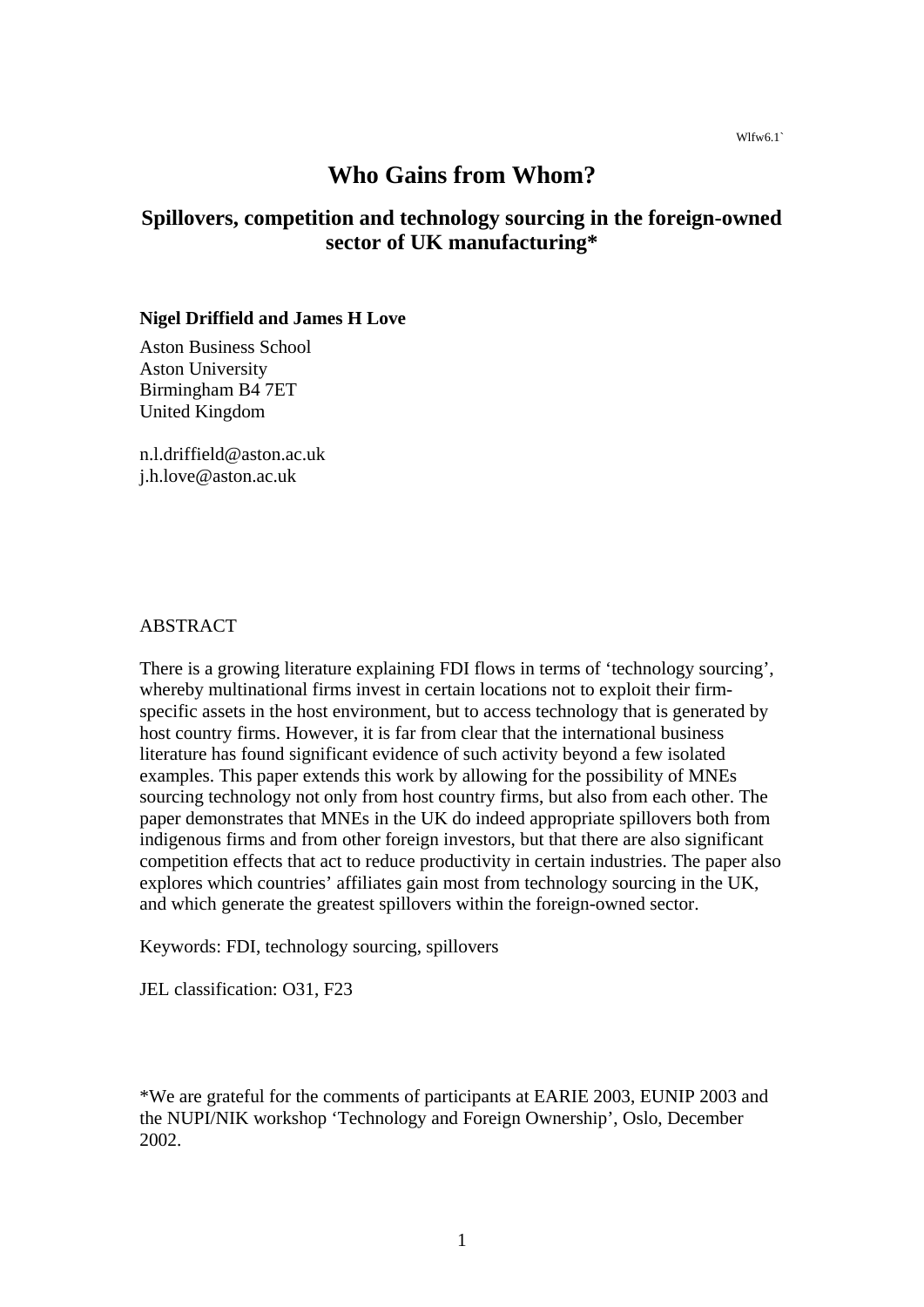#### **1. Introduction**

It is often assumed that foreign direct investment (FDI) brings benefits to host economies through productivity spillovers from multinational enterprises (MNEs). Blomström and Kokko (1998) provide several reasons why such productivity effects may take place. Spillovers may occur directly through backwards and forwards linkages with indigenous firms, through the licensing of a particular technology, through supplier networks or subcontracting arrangements, or indirectly as knowledge becomes public and spillovers are assimilated by the domestic sector. Secondly, labour mobility may generate technology or knowledge spillovers, as employees moving from the foreign-owned to the domestic sector transfer firm-specific knowledge.

There is also the possibility of indirect productivity effects on local firms arising from foreign affiliates increasing the host country's knowledge of and access to specialised intermediate inputs (Rodriguez-Clare, 1996). Barrell and Pain (1997) estimate that around 30% of the productivity growth in UK manufacturing between 1985 and 1995 could be associated to the impact of inward investment.

There is now a substantial body of evidence that positive productivity spillovers do indeed occur<sup>i</sup>. However, this process is neither guaranteed nor automatic, and is also potentially problematic to isolate. First, there is the possibility of a market stealing effect, in which more productive MNEs take market share from less efficient domestic producers, forcing them up the average cost curve and so lowering their productivity (Aitken and Harrison 1999). Secondly, there is the possibility that outward FDI may be undertaken not to exploit the technology of an MNE in a new location, but to source the technology of a host country and use it to advantage either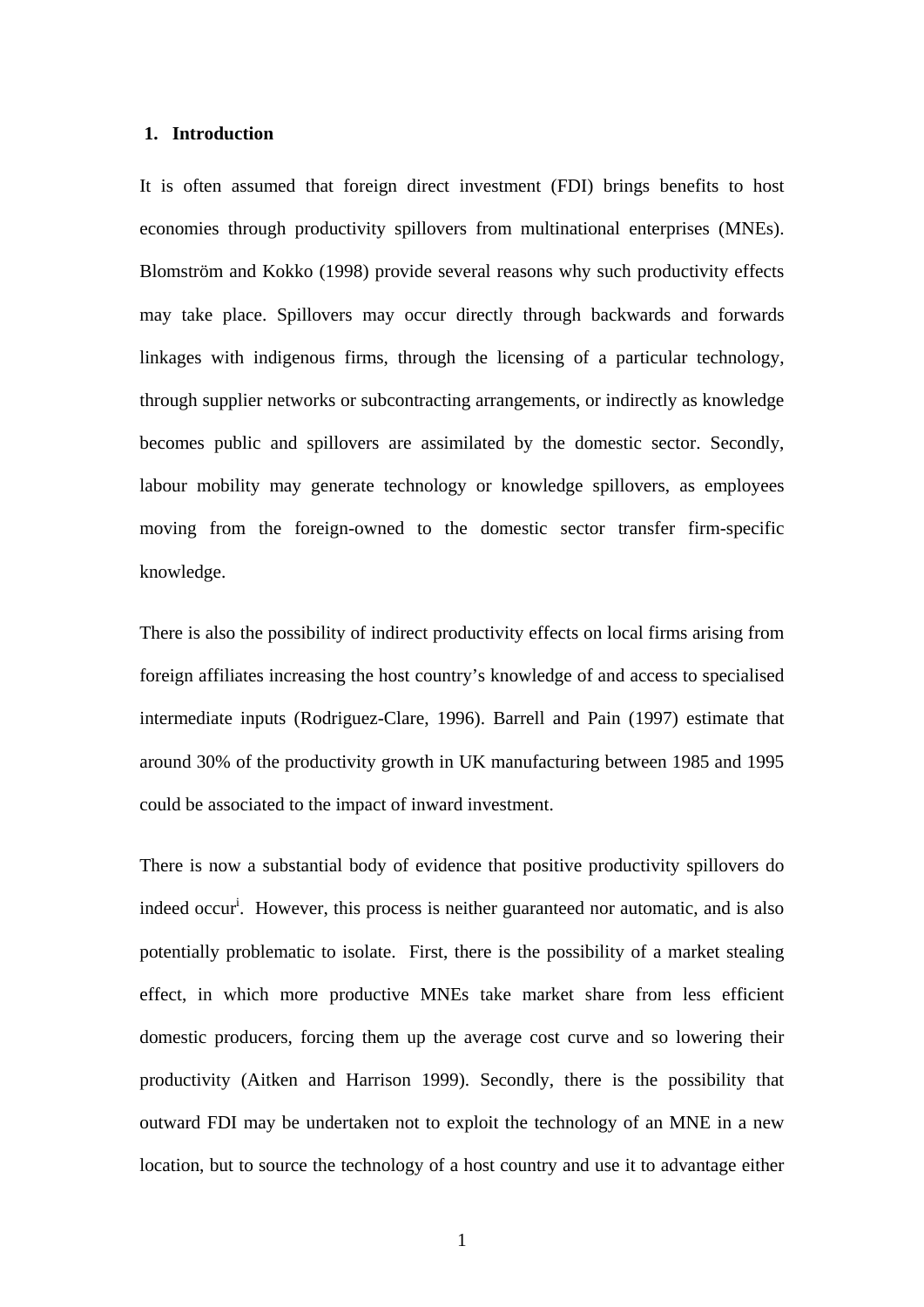in the foreign affiliate or in the MNE's home economy. Under such circumstances, any productivity spillovers may be very limited, or may run in the reverse way from the conventional model i.e. from domestic to foreign enterprises. This phenomenon has become known in the literature as technology sourcing. Technology sourcing behaviour may be particularly important in the flows of FDI between technologically advanced countries; indeed Van Pottelsberghe de la Potterie and Lichtenberg (2001) suggest that much of the outward FDI among the major industrialised countries is of this sort.<sup>ii</sup>

However, the principle of technology sourcing applies not merely to MNEs benefiting from the presence of indigenous firms, but to MNEs benefiting from each other within a host economy. For example, where there is a significant foreign presence in a given country it is reasonable to expect spillovers to develop between the foreign affiliates as well as between foreign and domestic establishments. This is especially likely where a particular industrial sector is composed principally of multinational affiliates which have chosen – or been encouraged – to enter the host economy specifically because of their superior technology. Under such conditions, local firms may lack the absorptive capacity to benefit from productivity spillovers, and externality effects may be restricted to the foreign sector only.

Despite the wealth of research seeking to determine the extent of productivity spillovers from MNEs to the domestic sector in various countries, much less attention has been paid to the possibility of the reverse effect (technology sourcing FDI), or to the phenomenon of productivity spillovers between MNEs within a given host economy. In this paper we examine these phenomena from a UK perspective. In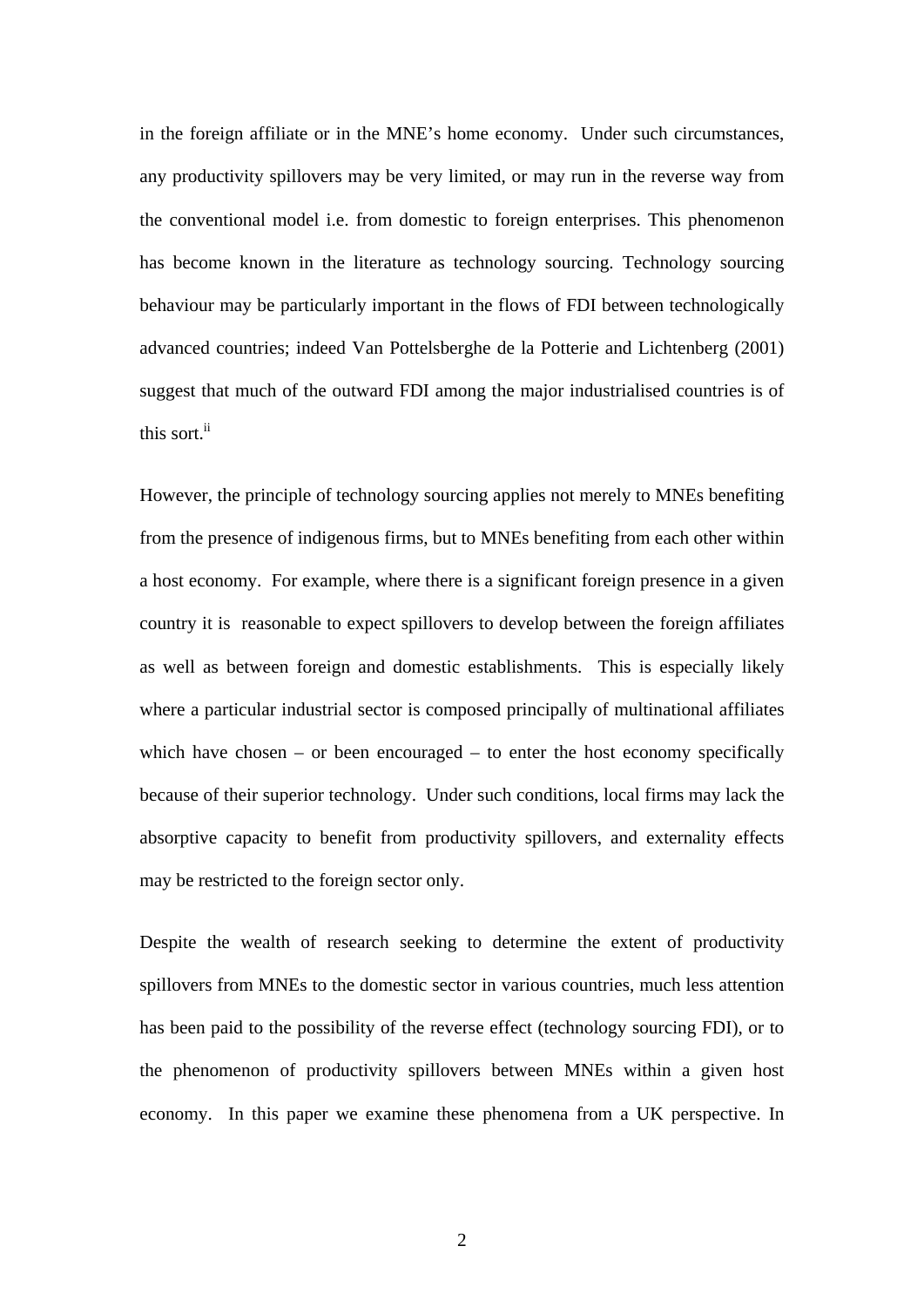terms of the scale and scope of inward investment, the UK is unique, attracting FDI from more countries and across more industries than any other host economy.

Specifically, we investigate the extent to which the foreign-owned sector is able to capture productivity spillovers both from indigenous UK owned enterprises and also from other foreign-owned affiliates. Our results indicate that the foreign sector in UK manufacturing derives substantial productivity spillovers from UK-owned firms, but that this effect is restricted to relatively R&D-intensive industries. By contrast, productivity spillovers within the foreign-owned sector are more than offset in aggregate by strong market-stealing effects. This is again largely restricted to knowledge-intensive industries. There are, however, substantial differences across nationality of affiliates in terms of their productivity spillover and competitive effects on other foreign affiliates.

#### **2. FDI, competition and productivity spillovers: a conceptual overview**

From the perspective of the firm, the decision to engage in FDI is traditionally seen as deriving from the desire to exploit internationally some competitive or 'ownership' advantage. Knowledge-based, firm-specific assets may be hazardous to exploit by contractual means such as licensing, because of the property rights and transaction cost problems inherent in the highly imperfect market for knowledge and technology, thus giving an incentive to engage in FDI (Horstmann and Markusen 1996). This form of investment can be described as technology exploiting FDI, and is the form of FDI generally associated with positive productivity spillovers from the foreign sector to the domestic sector.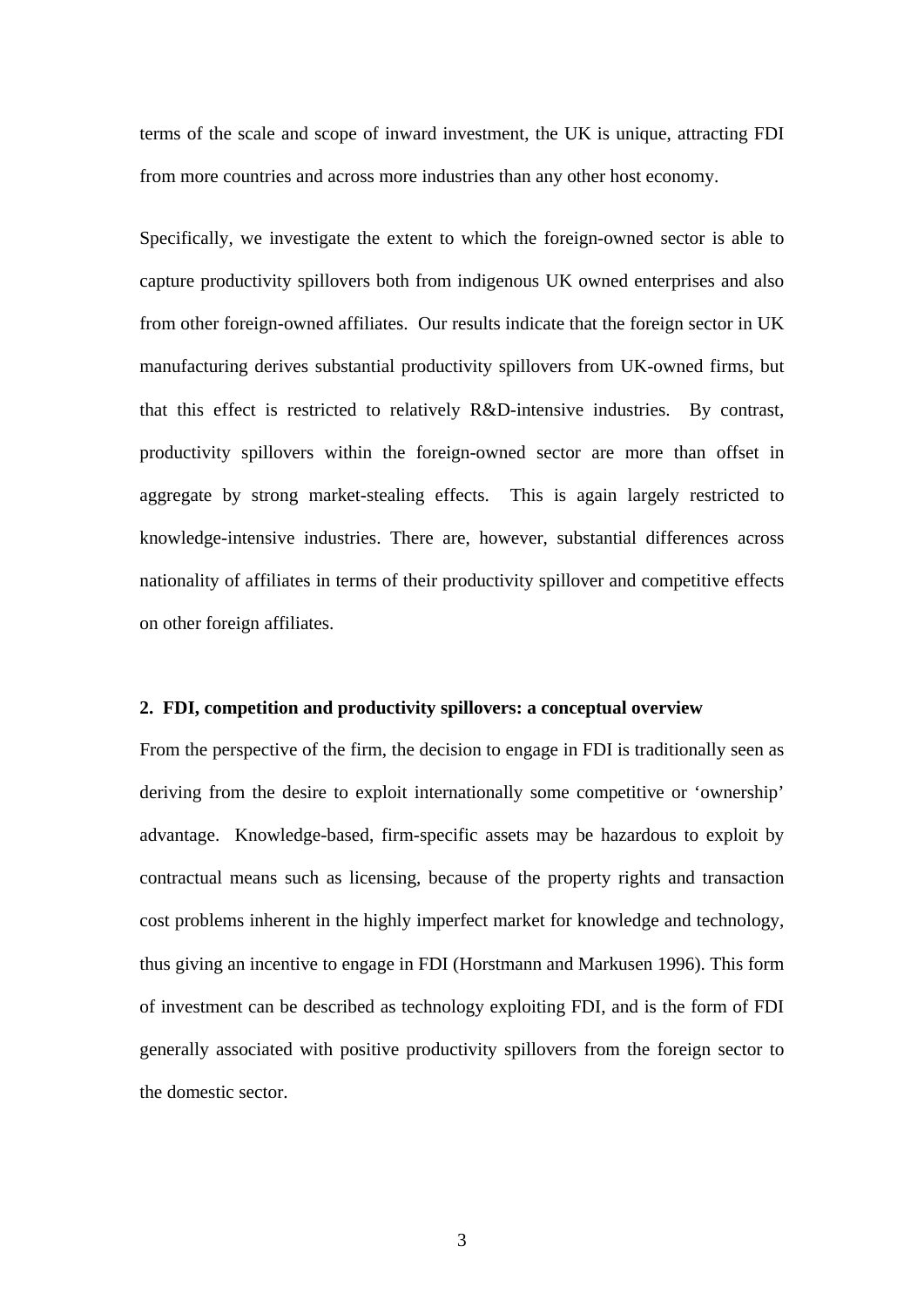However, there may be other important motives for FDI. Fosfuri and Motta (1999) and Siotis (1999) present models of the FDI decision which embody the possibility of technology sourcing. They are able to show that a technological laggard may choose to enter a foreign market by FDI even where this involves (fixed) set-up costs and where the transport costs of exports are zero. This is because there are positive spillover effects associated with locational proximity to a technological leader in the foreign country. Assimilation of the acquired technology then decreases the production costs of the investing firm both in its foreign subsidiary operations and in its home production base. Where the beneficial technology spillover effect is sufficiently strong, Fosfuri and Motta show that it may even pay the laggard firm to run its foreign subsidiary at a loss to incorporate the benefits of advanced technology in all the markets in which it operates.

Driffield and Love (2003) present a test of the necessary condition for technology sourcing based on the existence of 'reverse spillovers', that is externalities generated by domestic firms and appropriated by the foreign sector, and show that such spillovers do indeed occur in the UK. However, there is no theoretical reason why the source of such spillovers has to be confined to the domestic sector: the technological leader in any given country or sector could be an existing foreign affiliate, generating the possibility of MNEs learning from each other in a third country. This possibility is consistent with the empirical evidence on the increasing internationalisation of R&D (Cantwell, 1995), and there is now strong evidence that technology sourcing is an important determinant of the international location of R&D by multinationals (Niosi, 1999; Pearce, 1999; Serapio and Dalton, 1999). This frequently involves the establishment by MNEs of 'listening posts' around the world in areas of known technological expertise (Gassman and Von Zedtwitz , 1999). For these reasons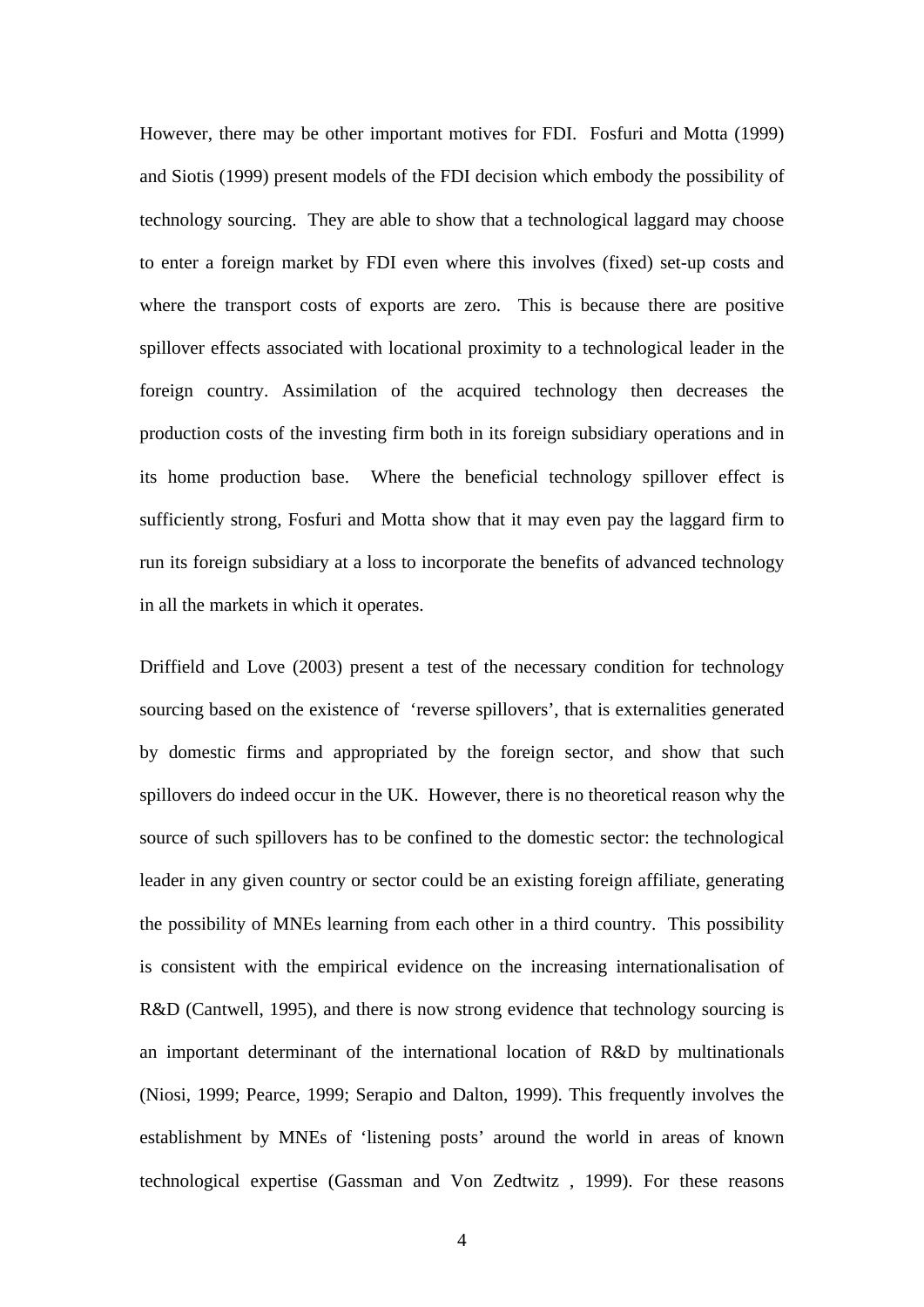productivity spillovers might be expected to occur within the foreign sector of an economy, as well as between the foreign and domestic sectors. Indeed, there is evidence from this literature that, because of the international diffusion of R&D activity, it is sometimes easier for an MNE to source technology from the overseas affiliate of a rival than from the rival's home-based plants.

In seeking to identify spillovers, Aitken and Harrison (1999) point to the possibility that MNEs entering a host economy may take market share from less efficient indigenous firms, forcing them to produce lower levels of output at higher average cost than was the case before entry. Where this effect is pronounced, it may offset any positive spillover effects derived from the MNEs, so that foreign entry has a net negative effect on domestic productivity<sup>iii</sup>. As with technology sourcing, it is possible that there may be a market-stealing effect occurring *within* the foreign-owned sector, which may offset any productivity spillovers occurring between foreign affiliates in a given host economy. It is not difficult to imagine these conditions in a UK context, where MNEs entering the country are more likely to compete with each other than with indigenous firms, especially in industries which are dominated by multinationals. Obvious examples would include the car industry, the electronics industry in Scotland and the white goods sector in South Wales. Indeed, there is recent evidence that inward FDI into the UK does increase competition and reduce profitability overall (Driffield 2001a), an effect which is unlikely to be solely at the expense of the UK sector.

Conceptually, therefore, a taxonomy of possible net productivity effects of inward FDI can be established, depending on the motivation for FDI (technology exploiting or technology sourcing) and on the possibility of a market-stealing (i.e. competition)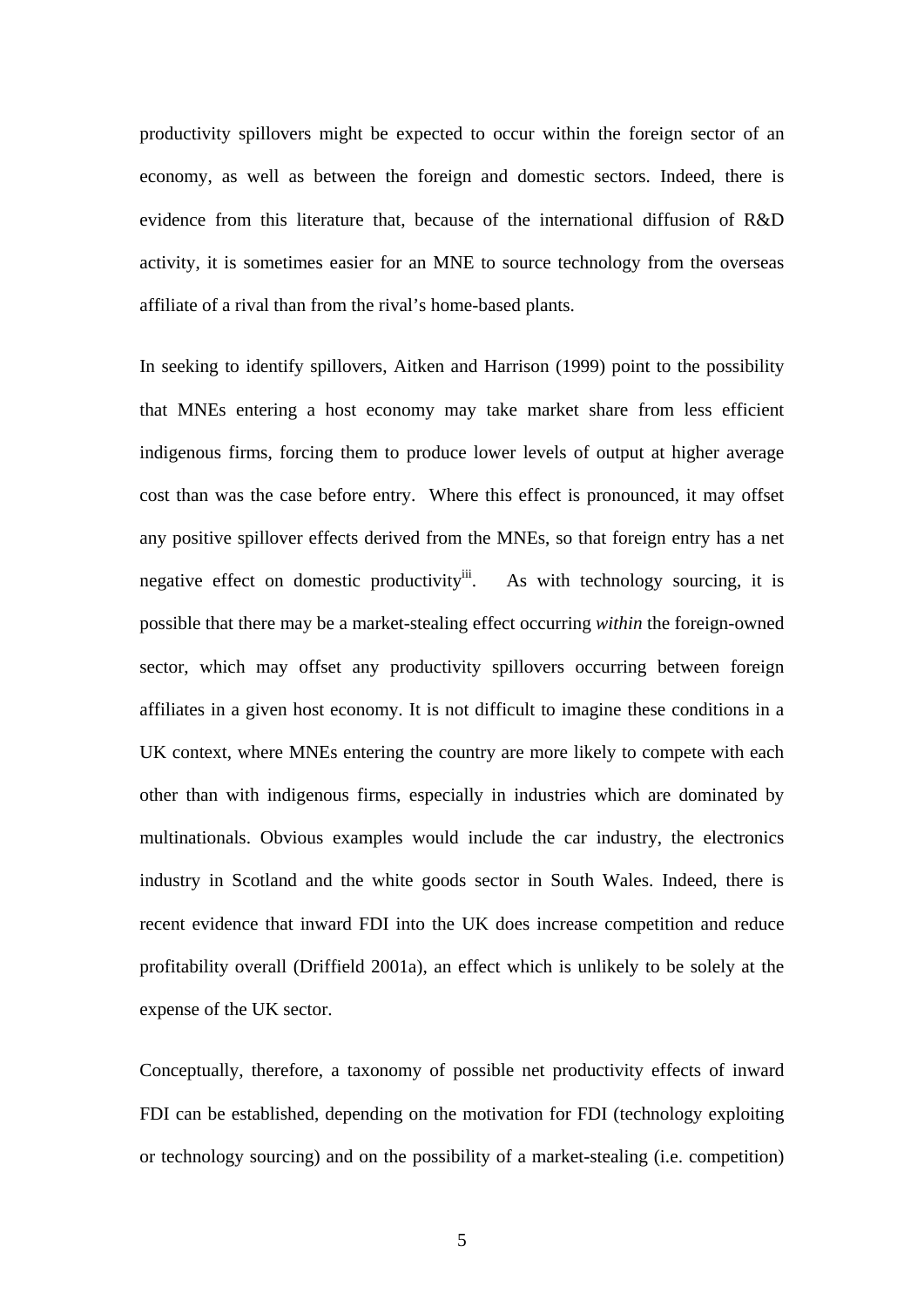effect. From the perspective of the domestic sector, anticipated spillover effects from FDI will be unambiguously (net) positive only if the motivation for FDI is technology exploiting (so that there is some technological advantage which may spill over to the domestic sector) and there is no market-stealing effect by incoming MNEs. Where there is such competition, technology-exploiting FDI may have a positive or negative effect on domestic productivity, depending on whether the spillover or competition effects predominate. Where the motivation for inward FDI is technology sourcing, positive spillovers are unlikely as the incoming multinational is likely to be a technological laggard with little to offer the domestic economy. If there is no marketstealing competition effect the likely outcome is no spillover effect, with a probable negative effect on domestic productivity if technology sourcing FDI is accompanied by competition through market stealing<sup>iv</sup>.

From the perspective of the foreign sector, anticipated spillover effects from other foreign affiliates will follow the pattern outlined above. However, the picture for the foreign sector is further complicated by the possibility of spillovers from the domestic sector, as theorised by Fosfuri and Motta (1999) and shown empirically by Driffield and Love (2003).

#### **3. Determining the scale of productivity spillovers**.

The method for identifying technological externalities adopted here follows the seminal paper by Griliches (1992), who postulates an augmented production function including both internal and external factors of production. The presence of such external influences on the firm is the consequence of externalities in production, due to formal or informal linkages between firms.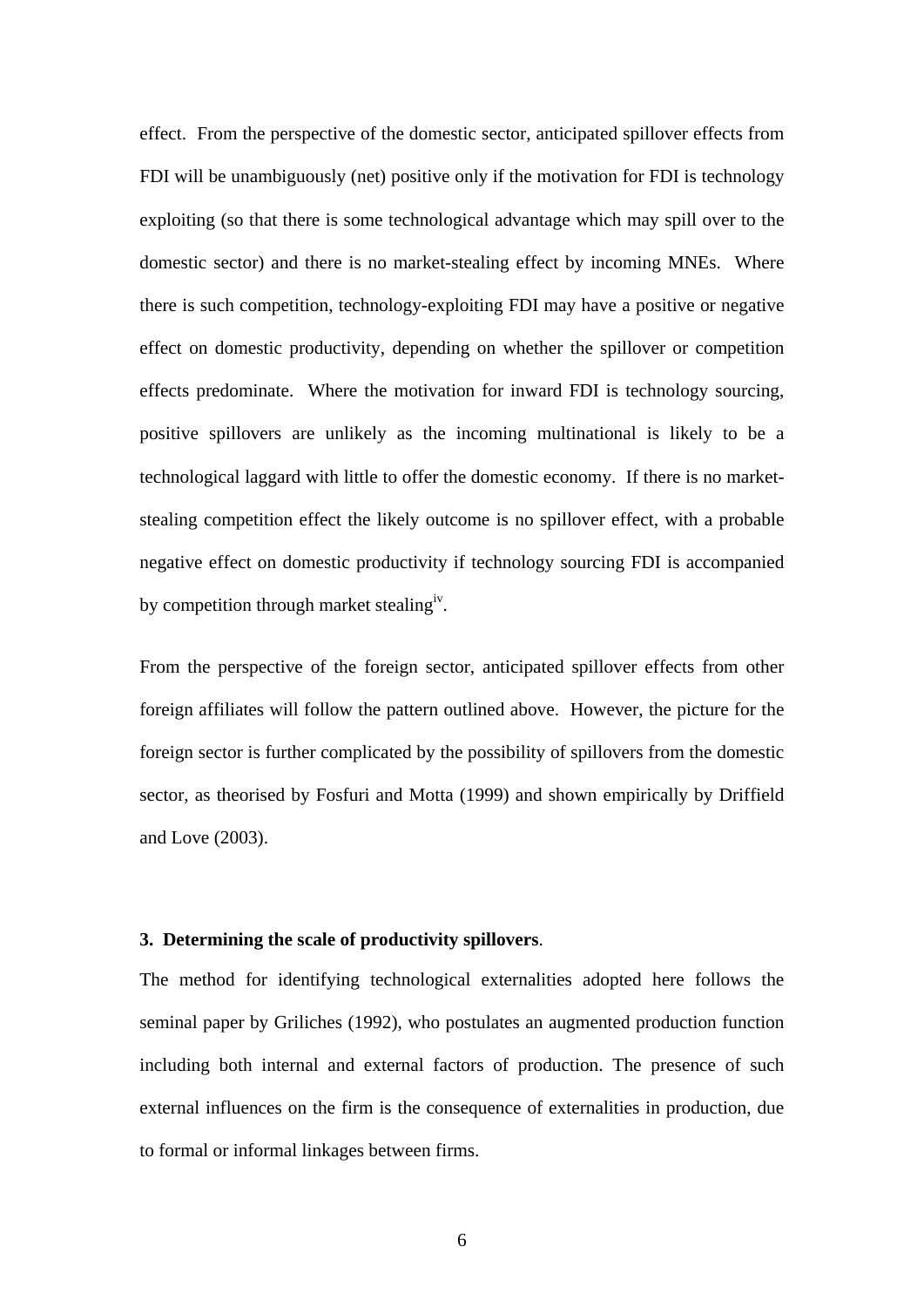$$
lnQ_{it} = a + \beta_1 ln(K_{it}) + \beta_2 ln(L_{it}) + \sum_{p=1}^{r} \mu_p X_{it} + v_{it}
$$
 (1)

Where *X* is the vector of externalities, which is linked (usually positively) to total factor productivity. It is assumed that there may be individual and time effects i.e.  $v_{it}$  $= \alpha_i + v_t + u_{it}$ , where  $u_{it}$  are the random errors, assumed to be iid  $(0, \sigma_u^2)$ .

This framework has been used to test for spillovers from FDI in the conventional sense, that is the extent to which capital investment by foreign owned firms is linked to total factor productivity in the domestic sector. For recent examples of this literature and methodology, see Haskel et al (2001), Harris (2002), Harris and Robinson (2002), Driffield (2001b) and the earlier literature summarized in Görg and Strobl (2001).

In addition, a further factor in studies of productivity growth and externalities is the importance of learning by doing and the cumulative effects of continuous production. Islam (1995) shows that the appropriate specification within an econometric framework is to relate current total factor productivity to previous levels of output. By definition, this captures the importance of past levels of inputs in the production process. Therefore a dynamic specification is employed in which accumulated experience is proxied by a lagged dependent variable, as in (2). For further discussion of the econometric specification of this problem, see Lee et al (1998) and Pesaran and Smith (1995).

Thus, to encompass learning by doing effects, the specification becomes:

$$
lnQ_{ijt} = a + \gamma lnQ_{ijt-1} + \beta_1 ln(K_{ijt}) + \beta_2 ln(L_{ijt}) + \sum_{p=1}^{r} \mu_p X_{ikt} + v_{ijt} \quad k \neq j \tag{2}
$$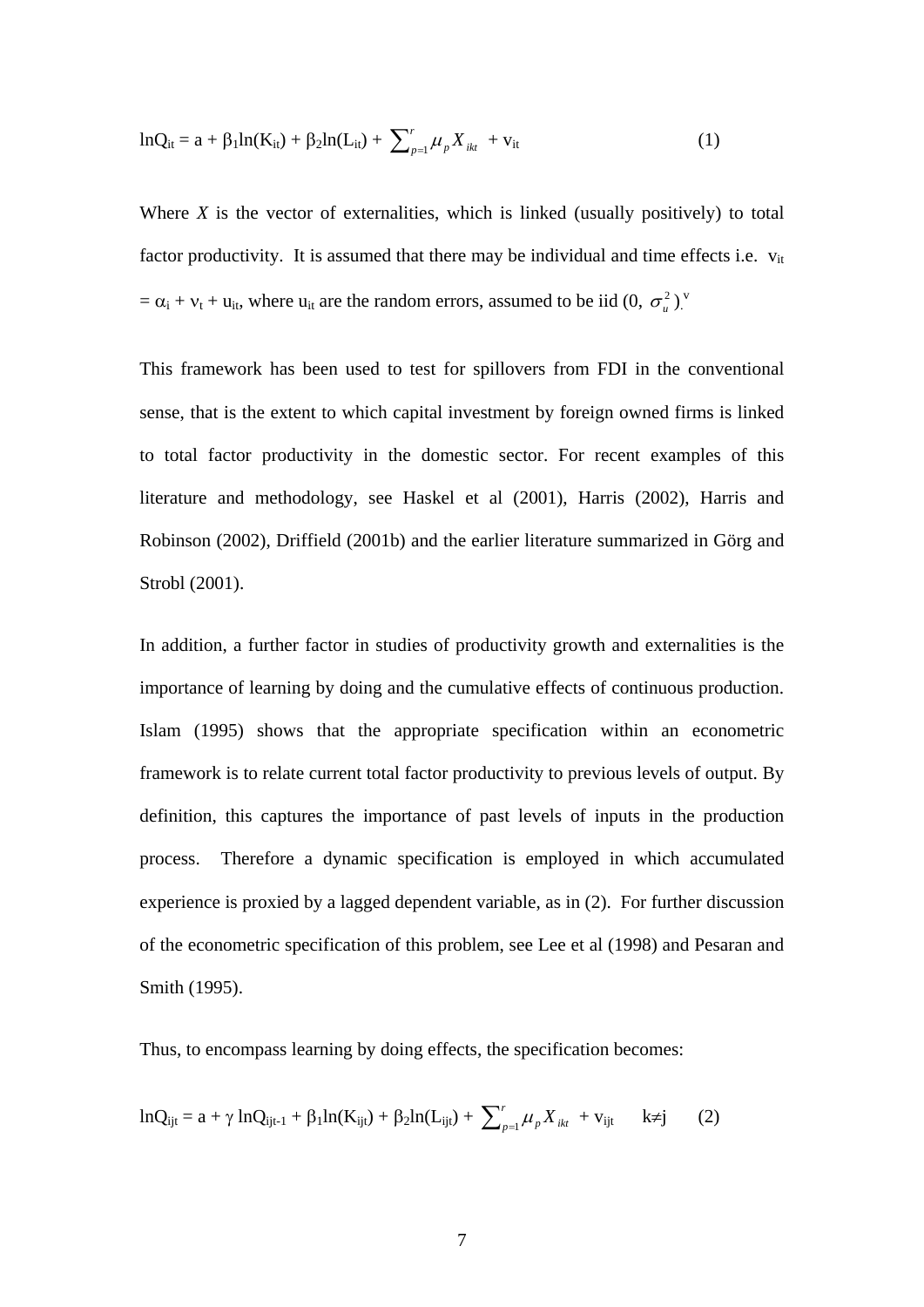with the data stratified by industry (i), country of ownership (j) and time (t).

#### *The econometric specification of externalities*

As Oulton (1997) and Driffield (2001b) outline, many studies of externalities suffer from specification error. For example, Oulton (1996) and Basu and Fernald (1995) suggest that if the vector of externalities in a specification such as equation (2) contains output variables, then a change in aggregate demand, impacting simultaneously on internal and external output, may generate spurious 'evidence' of externalities or spillovers where none exist. This arises as a result of the error term in (2) being related to aggregate output growth. The problem of spurious externality effects can largely be alleviated by a more precise specification of the externality term.

On both theoretical and econometric grounds, the vector of spillovers used here is lagged external investment i.e. investment external to the group of firms under investigation. The theoretical justification for this, derived from the theory of the firm, is that technological advance (or technology new to a particular location), or the international transfer of firm-specific assets, is embodied in new capital investment rather than in output, employment, or local  $R&D$  expenditure<sup>vi</sup>.

Econometrically, the use of lagged external investment results in a tightly defined source of potential spillovers, so it is unlikely that the 'spillover' variable will be related to the error term in  $(2)^{vii}$ . One possible test for the appropriateness of our specification is to replace the investment term with the comparable value for contemporaneous output. If this produces no significant result, then one can be confident that any results generated using lagged investment are not the result of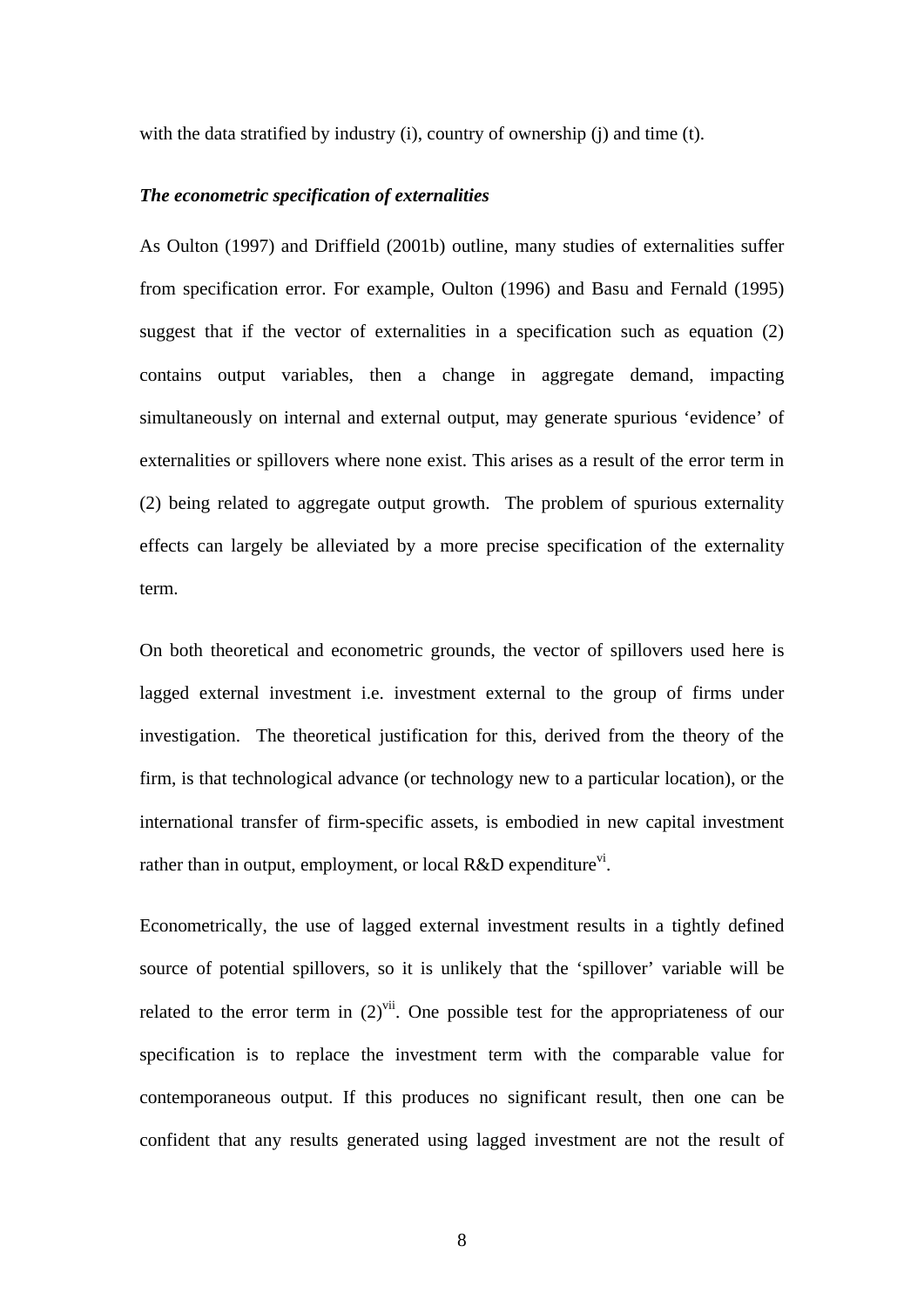spurious correlation. This is discussed at length in Driffield (2001b) and the appropriate test is carried out in the econometric analysis below<sup>viii</sup>.

#### **4. Data and Method of Estimation**

The data set employed here was obtained from the UK Office for National Statistics (ONS). This provides annual data from 1984 to 1997 on input and output flows (including sales and value added), capital investment and employment by industrial sector and country of ownership for each of 31 manufacturing industries.<sup>ix</sup> In total, the database includes 24 countries of ownership including the UK, but in practice the analysis is restricted to 22 countries of ownership, plus the UK, accounting for over 99% of all activity in these industries. This provides some 713 observations per year: while not all countries are represented in each sector in each year, the presence of a certain source country in a given industry is relatively consistent over the time period.

Table 1 illustrates the breakdown of foreign investment by country of ownership in the UK. This conforms to the relatively well understood pattern that over the time period some 23% of capital investment in UK manufacturing was carried out by foreign owned firms, the largest single investor being the USA (13%) and the rest of Europe totalling 5.4%. Japan accounts for just under 2% of total investment. The pattern of overall investment is reflected in the number of industries which have a presence: US investment is spread across several industries, while most other countries' investment is concentrated in a few industries, as has been documented elsewhere.<sup>x</sup>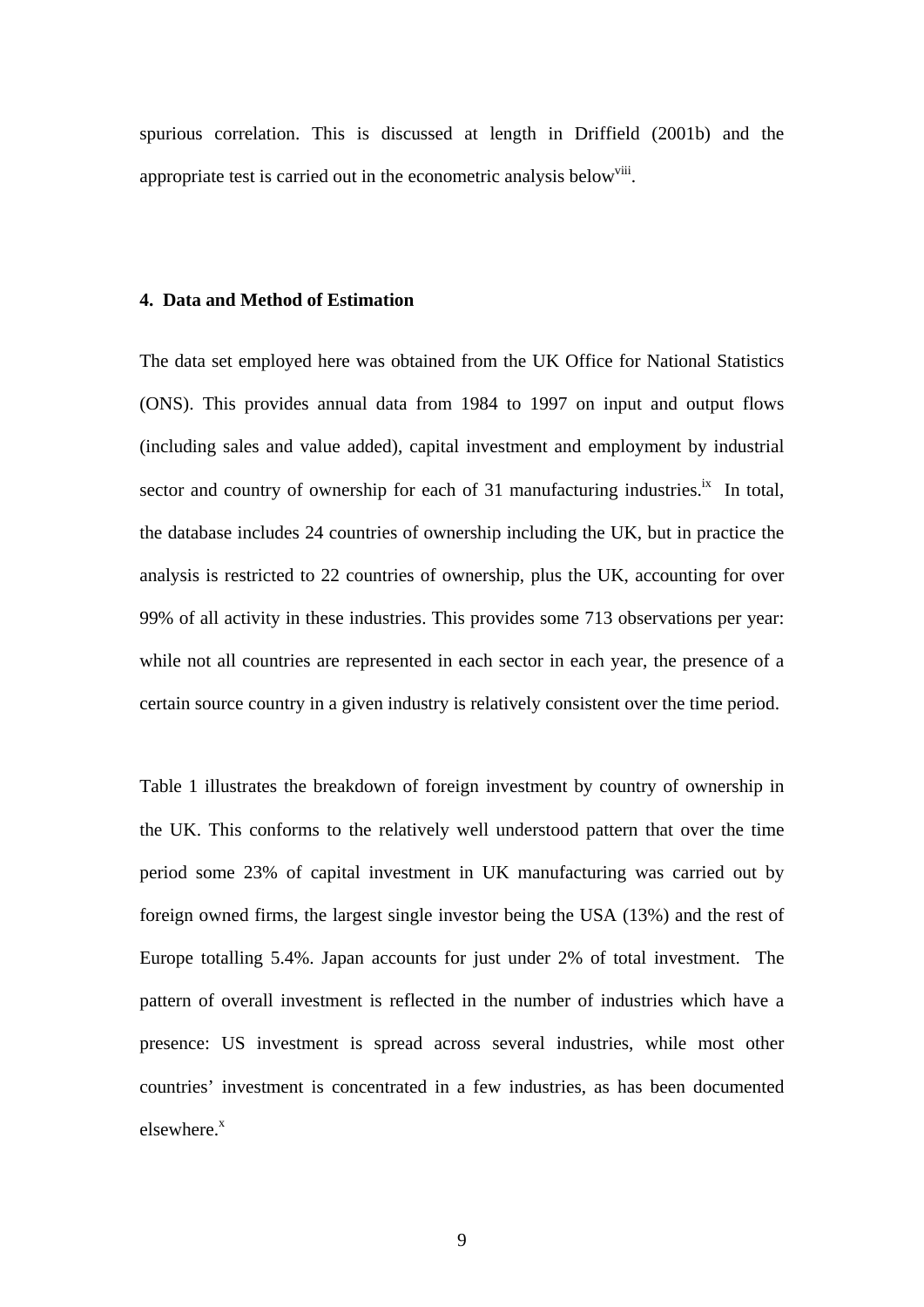The use of industry level data does, of course, require us to consider the possibility of spurious results when estimating externality effects: it is conceivable, for example, that FDI is simply attracted to industries with the potential for high growth. However, it is possible to allow for this by instrumenting the FDI variables with lags and by including full sets of industry and time dummies in the models. Görg and Strobl (2001) argue that the potential aggregation bias from industry level data is minimal in practice, and the alternative of using firm or plant-level data has its own drawbacks. Estimating growth equations with firm-level panel data can lead to specification problems as well as the invalidity of instruments for capital and employment at the firm level, if capital stock data are available at all. This is a problem first explored by Griliches and Mairesse (1995). As a result, the firm level analysis of externality effects tends to rely on the rather less reliable two-step approach to explaining variations in total factor productivity growth.

As is well understood, the GMM estimator suggested by Blundell and Bond (1998) can be used to estimate (2), which generates heteroscedastic-consistent estimates. This involves taking first differences in order to generate a transformed difference equation, then estimating this simultaneously with the levels equation. All explanatory variables are instrumented with all possible lagged values, as discussed in Arellano and Bond (1988, 1991). There is a concern that with the estimation of what is essentially a 'growth' model, the estimate of the coefficient on the lagged dependent variable has an upward bias if the panel data exhibits significant heterogeneity (Pesaran and Smith, 1995). There is no definitive test for this, but a reasonable test with these data is to allow for slope dummies in the lagged dependent variable, allowing  $\gamma$  to vary across industries or across country of ownership. Standard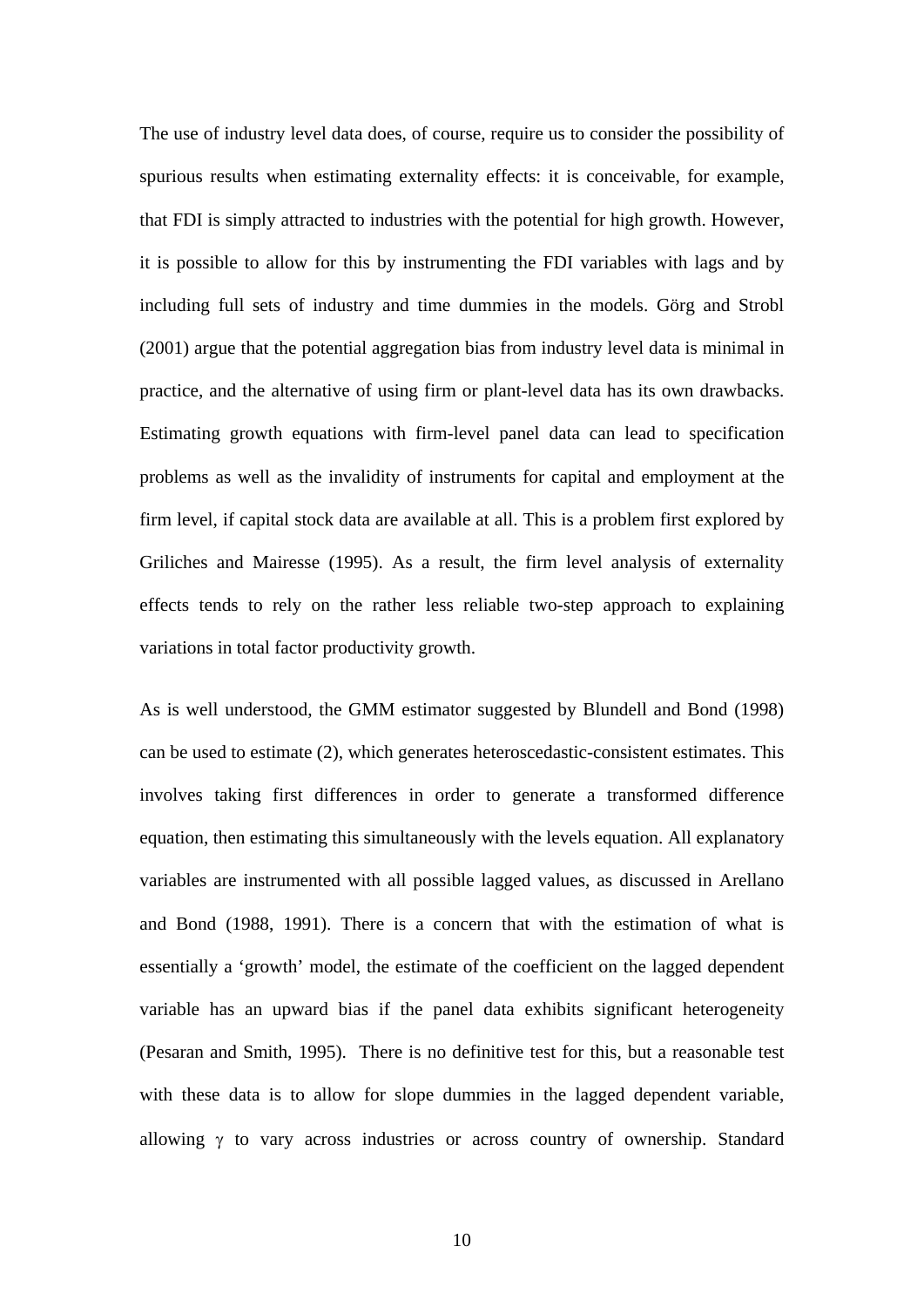specification tests reject the inclusion of such variables, suggesting that heterogeneity is not a problem in these data.

The econometric estimation proceeds in three parts. We first determine whether there is evidence of any investment externalities in UK manufacturing industry. Having confirmed the existence of investment externalities in productivity growth, we then distinguish between differential effects of investment by foreign and domestic firms, and subsequently investigate the investment externalities accruing to the foreign sector in UK manufacturing. The second part of the empirical analysis therefore investigates whether the foreign sector derives productivity spillovers from investment by other firms in the UK, whether these derive mainly from the domestic (UK-owned) sector or from other foreign-owned establishments, and the extent to which any effect is restricted to R&D-intensive industries. The third part examines the extent to which the foreign-owned sector benefits from spillover effects arising from the FDI activities of selected other foreign countries' affiliates.

#### **5. Results of Econometric Analysis**

#### *5.1 Overall investment externalities*

The initial estimation is designed to detect the existence of intra-industry investment externalities between establishments of different nationalities. The dependent variable is therefore  $lnQ_{\text{iit}}$ , the value added of establishments owned by country j in sector i in a given year expressed in real terms (1990 prices). The domestic (i.e. UKowned) sector is simply one element of the vector j in this case. The 'internal' independent variables are as follows: K is a measure of capital stock; ML is employment of operatives; NL is employment of non-operatives (both expressed as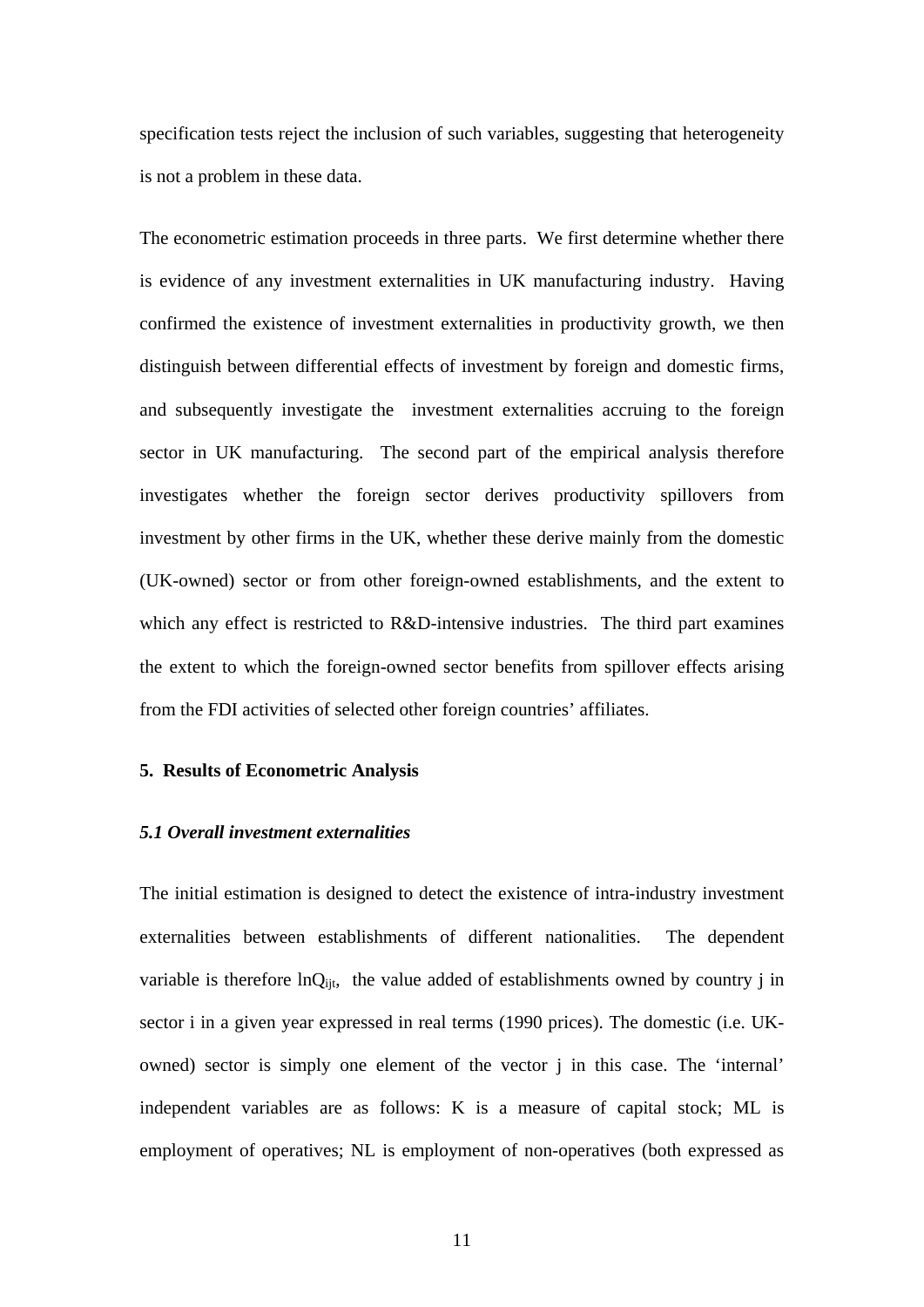FTEs); while X is the external investment elsewhere in the industry  $(k\neq j)$  and captures the externality term. As is common with data of this sort, information on capital stock is either unavailable or extremely unreliable. The sum of net investment over the previous four years is therefore used as a proxy, with a standard depreciation rate of 10%. The externality term in is based on external capital stock (i.e. investment in the industry by firms of all other nationalities), the exact definition and measurement of which varies with the sample being used for the estimation. This is calculated for the various sub-samples in the same manner as internal capital, i.e. perpetual inventory in real terms with depreciation.

Because of marked changes in industrial classification in 1992, the estimation is carried out separately for the periods 1984-92 and 1993-97. This also explains the single measure of employment (L) used in the latter estimation; from 1993 ONS does not report data separately for the employment of operatives and non-operatives.

The results of estimating equation (2) are given in Table 2. The estimations produce a well-behaved production function, with clear evidence of investment externalities generally in UK manufacturing (positive and significant coefficients on  $X_{it-1}$  for both time periods). There is of course the possibility that certain industries are dominating and driving these results. There are numerous ways of extending the analysis to test for this. One possibility is to apply weights to the data, in order to prevent small sector / country combinations having an undue effect. The results presented here are not sensitive to the application of weights<sup>xi</sup>, but this at best is an econometric rather than theoretical solution. Our attention therefore turns to the foreign sector, omitting the UK owned firms, and to individual country effects in turn. While standard Chow-type tests confirm that uniform parameters can be applied to the 'internal' variables, both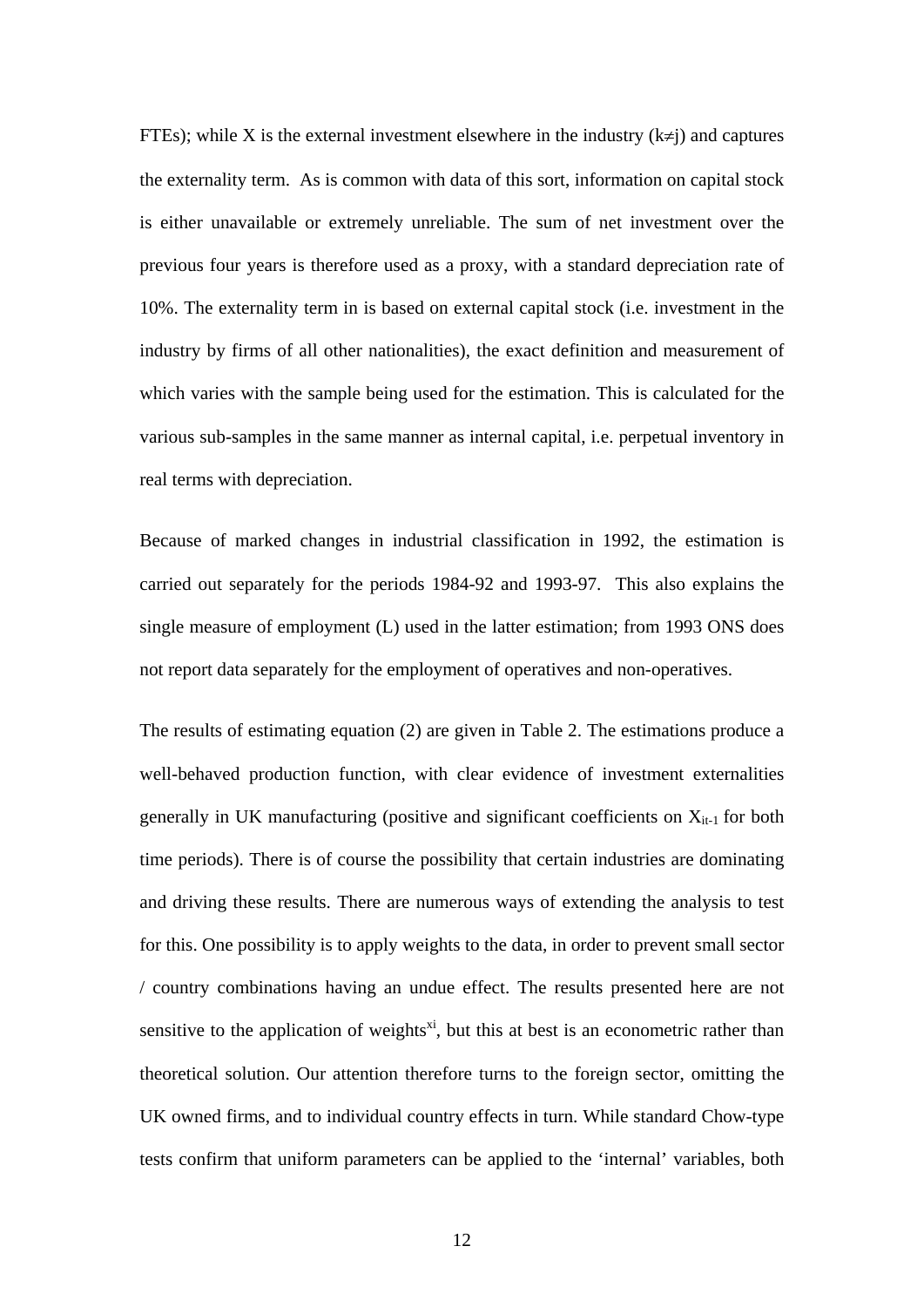across country of ownership and sector, the individual country externality effects are more informative.

#### *5.2 Investment externalities accruing to the foreign sector*

The analysis is now restricted to the foreign sector, and we investigate whether the foreign sector benefits from spillovers arising from investment both by indigenous UK firms (the domestic sector) and from other foreign-owned firms operating with the UK (the other-foreign sector). Equation 2 is therefore re-estimated for the foreign sector only, with the investment externality measure now split between domestic investment (UKI<sub>it-1</sub>) and other-foreign investment (FDI<sub>it-1</sub>). Results are shown in Table 3. For both time periods the results are consistent and striking. There is strong evidence of positive 'reverse spillovers' i.e. externalities accruing to the foreign sector from investment by the domestic sector. By contrast, other-foreign investment gives rise to negative productivity effects among the foreign sector.

The former result gives support for 'technology sourcing' FDI, in which foreign firms enter the UK in order to access the technology of indigenous firms rather than to exploit their own superior technology in the UK. Other empirical evidence supports the possibility of this form of FDI. For example, Cantwell (1999) shows that the pattern of US investment in the UK changed during the late 1980s and 1990s, away from industries in which US multinationals are technologically strong towards those industries in which the UK has significant technological expertise. Cantwell sees this as consistent with a technology sourcing approach, and with the internationalisation of the search for technology outlined earlier. More generally, in a study of FDI flows between major industrialised countries over twenty years, van Pottelsberghe de la Potterie and Lichtenberg (2001) find that outward FDI makes a positive contribution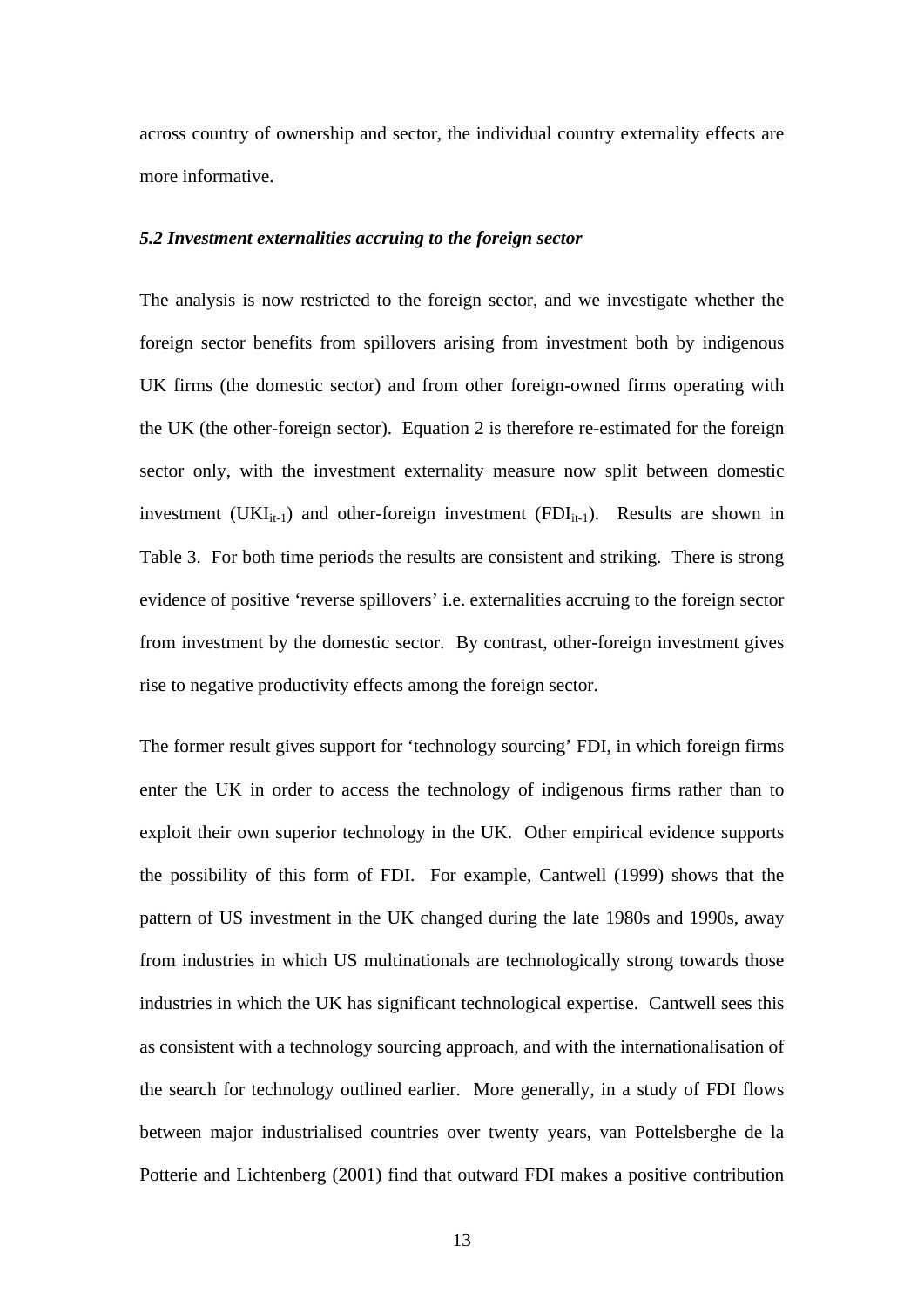to domestic total factor productivity. The presumed mechanism for this is that spillover effects are generated by accessing the foreign R&D capital stock in target countries; by contrast, inward FDI has no such effect. They therefore conclude that FDI flows are predominantly technology sourcing in nature, and that inward FDI in particular represents a 'Trojan horse', motivated principally by the desire to take advantage of the technological base of host countries.

The negative other-foreign externality suggests that there is a substantial marketstealing effect occurring between foreign manufacturing establishments in the UK. Either there are no spillovers between foreign establishments, or any such effect is more than offset by a strong competition effect (Aitken and Harrison 1999). On balance, foreign firms entering the UK gain from indigenous investment, but compete with other foreign firms. $^{xii}$ 

*A prori* it is likely that spillover effects will be particularly strong in knowledgeintensive industries. These are the industries in which technology transfer via FDI is most likely to occur and consequently from within which there is the greatest technological expertise to be gained through spillovers. We therefore perform the estimation of equation (2) separately for R&D intensive and non-R&D intensive industries (Table 4). Following the usual convention in the industrial organization literature, an R&D intensive industry is defined as one where R&D expenditure exceeds 1% of value added in a given year. Data on R&D were provided by the ONS.

 The results for the R&D intensive industries mirror closely those for the foreignowned sector overall. By contrast, there is no evidence of positive externalities in the non-R&D intensive industries, but some indication of a competition effect between foreign affiliates in the UK. These findings provide further support for the view that at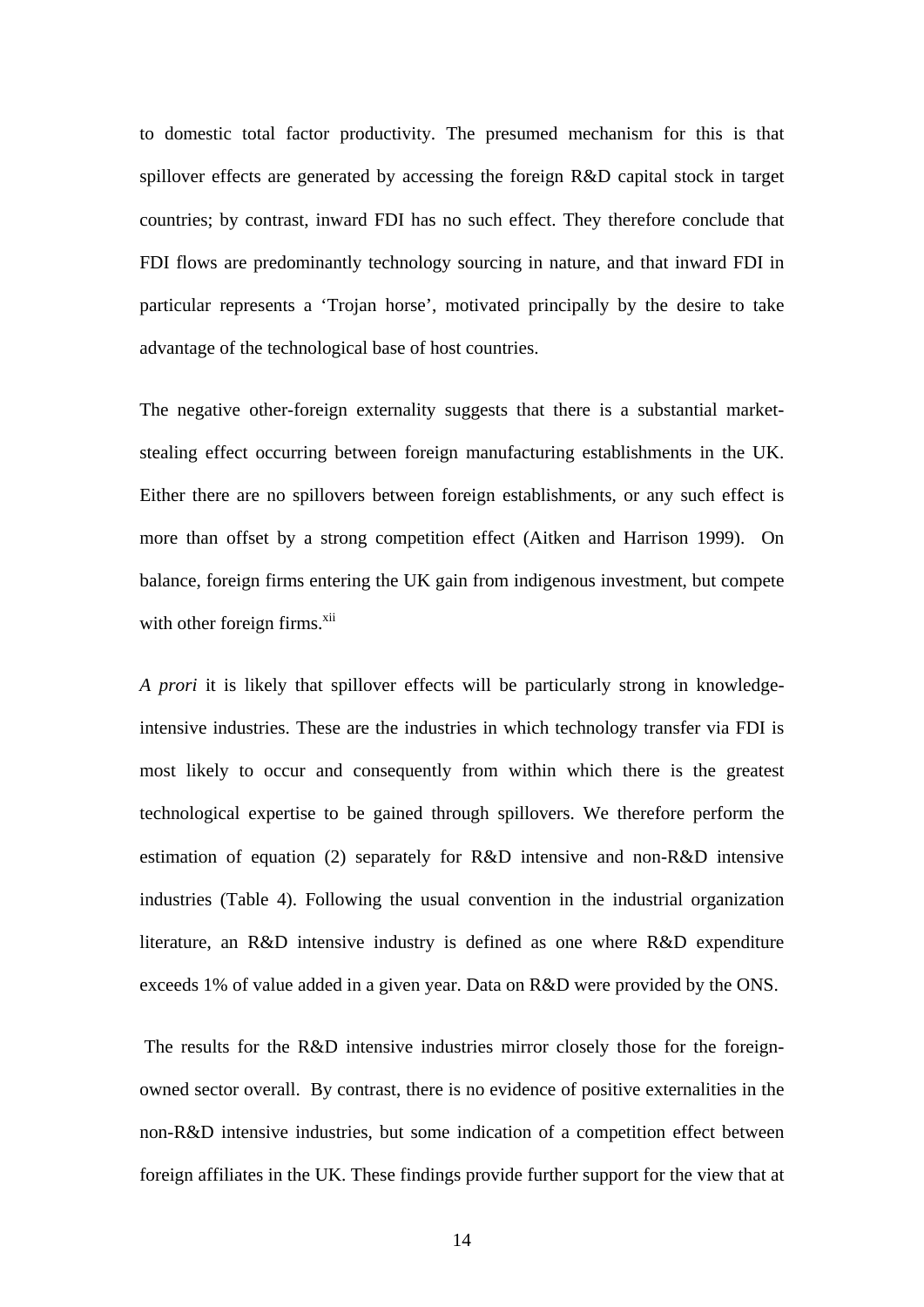least some FDI in UK manufacturing is motivated by technology sourcing, and that this sourcing is targeted towards research-intensive indigenous UK establishments rather than foreign subsidiaries operating in the UK. However, the principal source of competition for foreign affiliates in both high and low R&D industries appears to be other foreign affiliates, not UK establishments.

## *5.3 Individual country effects*

We know from the estimates above that, within the foreign-owned sector overall, competition effects offset productivity enhancing effects. This does not mean that no productivity spillovers exist, however, merely that they may be masked by more substantial market stealing effects. It is possible, further, that the nature and strength of the competition and productivity effects vary within the foreign sector, so that affiliates from different countries generate different spillovers effects within the foreign sector of UK manufacturing. The final part of the empirical estimation therefore examines whether FDI from specific countries within the UK generates spillovers that other foreign affiliates can appropriate.

This is done by re-estimating equation (2), but allowing the spillover variable to relate to a specific country i.e. the variable  $X_{it}$  comprises the lagged investment of affiliates from a given country. The dataset permits this estimation to be performed for nine major investing countries. There is a potential source of spurious correlation here, in that any individual country effects may be caused by heterogeneity in the data or by individual industry level effects. In order to allow for this a full set of time dummies and industry dummies were included in the analysis. There is no evidence that the results reported here are sensitive to the inclusion of such dummies, which is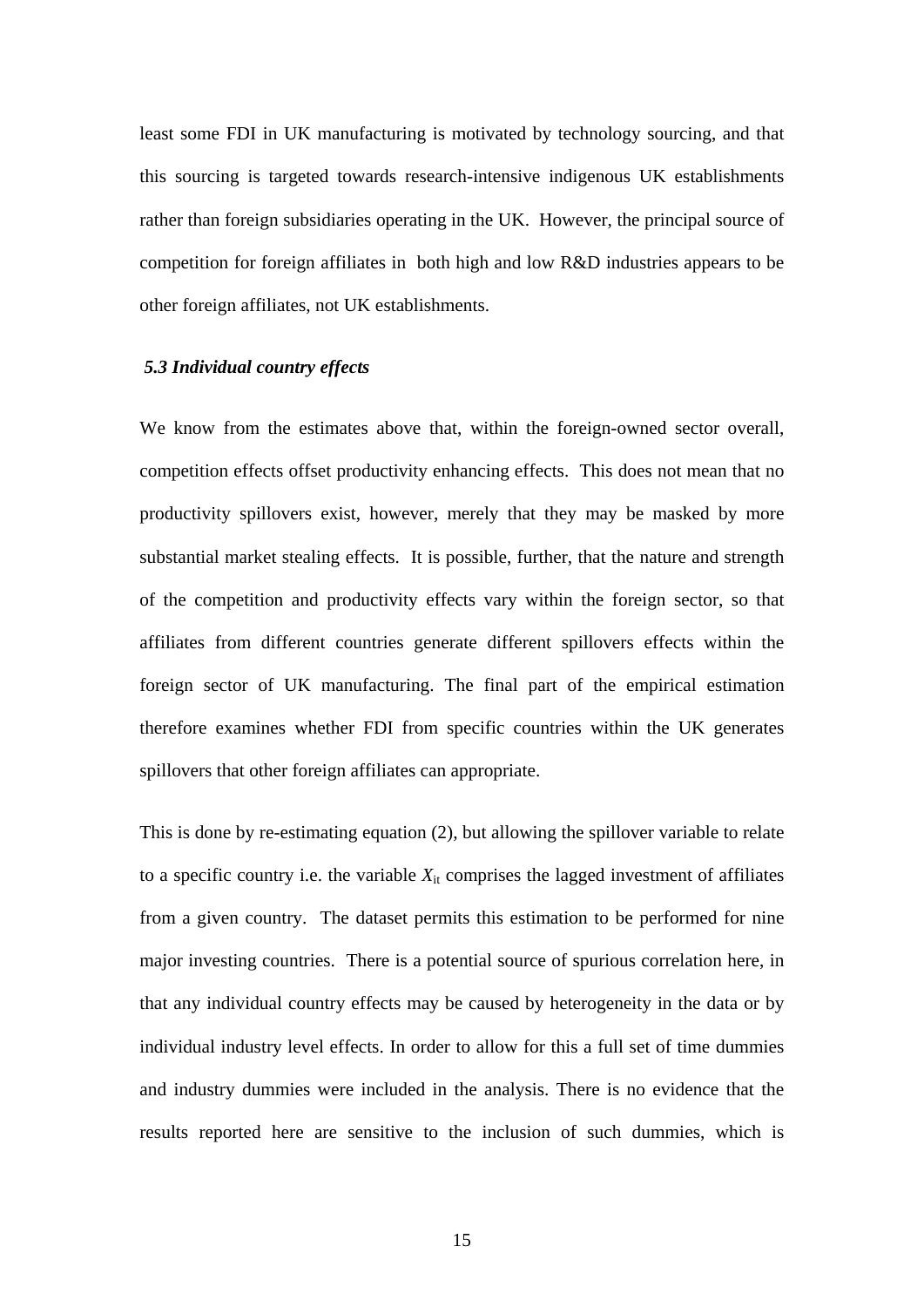reassuring given that several countries (Japan, Sweden and Ireland for example) have their investment in the UK concentrated in a few industries.

 Results for both time periods are summarised in Tables 5a and 5b respectively, which show the coefficient value and level of significance for the externality parameter<sup>xiii</sup>. The country specific-effects reveal that there are indeed substantial variations, both among countries and between the high and low R&D industries. Although competition effects predominate overall in the foreign-owned sector (see Table 3), positive productivity externalities are evident from investment by affiliates originating from the Netherlands, Sweden and Switzerland for the period 1984-92. In addition, investment from Germany, Canada and the United States also generates significant positive effects, but only for R&D intensive industries. Only Japanese affiliates have a negative productivity effect overall on other foreign firms in the UK, while French firms generate a negative effect for high R&D industries. In general, efficiency effects offset competition effects (i.e. the externality coefficient is positive) in the knowledge intensive (high R&D) industries, with negative or no spillover effects in the low R&D industries. The exceptions to this general pattern are Sweden and Switzerland, which record significant positive effects in both high and low R&D industries.

For the later time period (Table 5b) the pattern is broadly similar. The major difference relates to France, where the negative effect in high-R&D industries disappears, and the overall externality effect becomes weakly positive. The negative effect for Japan is now restricted to the low R&D industries.

Overall, foreign affiliates operating in knowledge-intensive industries in the UK derive positive productivity effects from contact with other foreign affiliates, except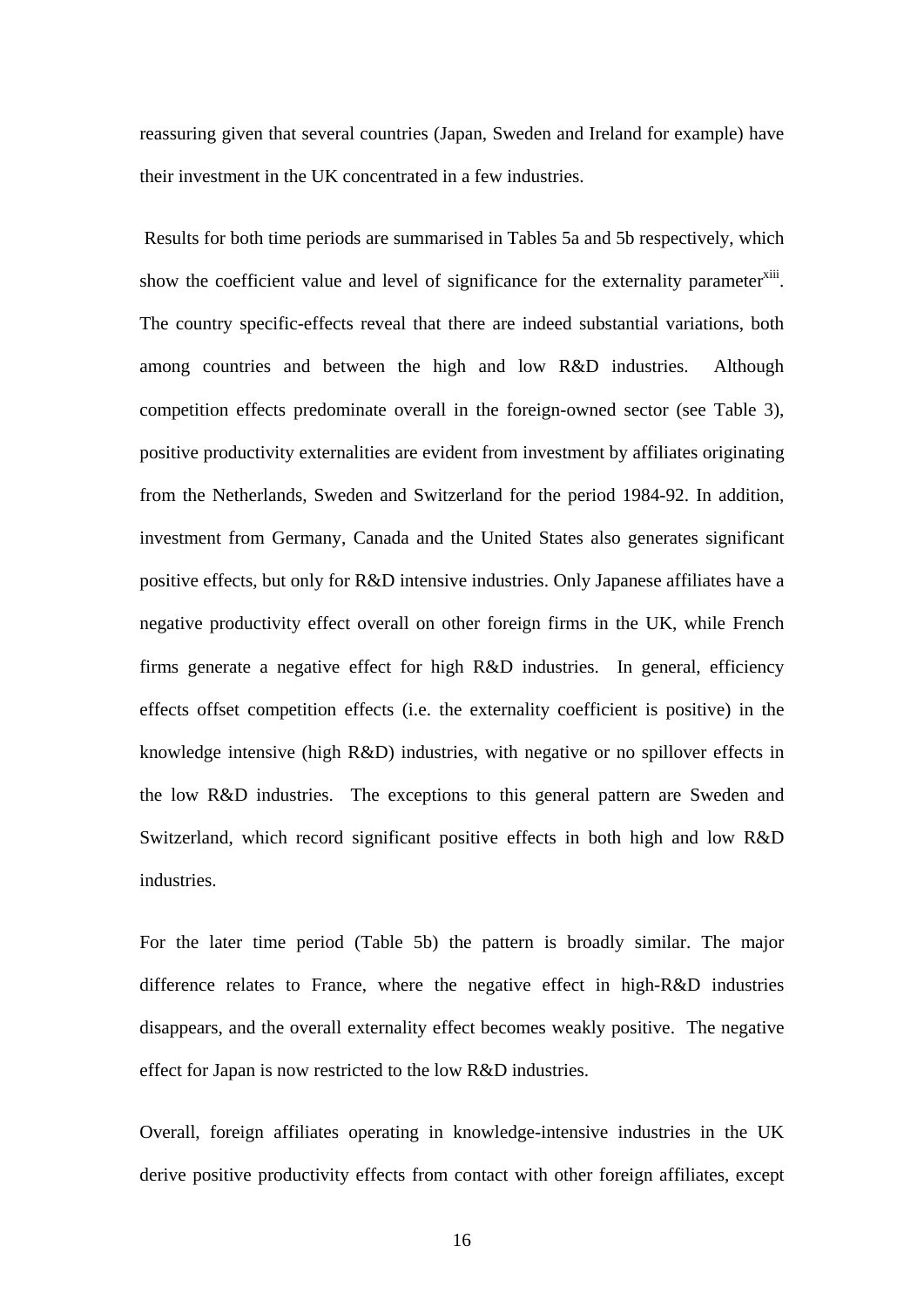those from France in the earlier time period. In less R&D intensive industries, where the scope for knowledge-based intangible transfers is more limited, competition effects offset or outweigh productivity spillovers, with the effect particularly noticeable for affiliates originating from Japan. Swedish and Swiss affiliates are a notable exception to this pattern, apparently generating significantly positive spillovers even in low R&D industries.

The major investing country in the UK has long been the United States. A further insight into the nature of competitive and productivity-enhancing effects within the foreign-owned sector can be gained by the estimation of (2) for a subset of industries, omitting the US-owned firms. The coefficients on  $X_{it}$  can then be interpreted as an estimate of whether investment by non-US firms in the UK generates spillovers to other non-US firms. Tables 6a and 6b present these estimated coefficients, and reproduce the coefficient estimates from Tables 5a and 5b for comparison. The results of a t-test of equality in the spillover elasticities is also shown, indicating whether the estimates of the spillover effects of FDI among the foreign-owned sector in the UK are significantly different when US firms are included in the analysis.

The results indicate that the strong competition effects generated by R&D intensive French firms impact largely on American affiliates in the UK. Indeed, in the absence of US firms the externality effect of French firms in the R&D intensive industries becomes strongly positive in both periods, in line with that of most countries. By contrast, Japanese R&D intensive firms show precisely the reverse pattern. When US firms are removed from the analysis the externality effects in both periods become sharply negative, indicating that European affiliates in the UK bear the brunt of Japanese knowledge-intensive competition. However, Japanese low R&D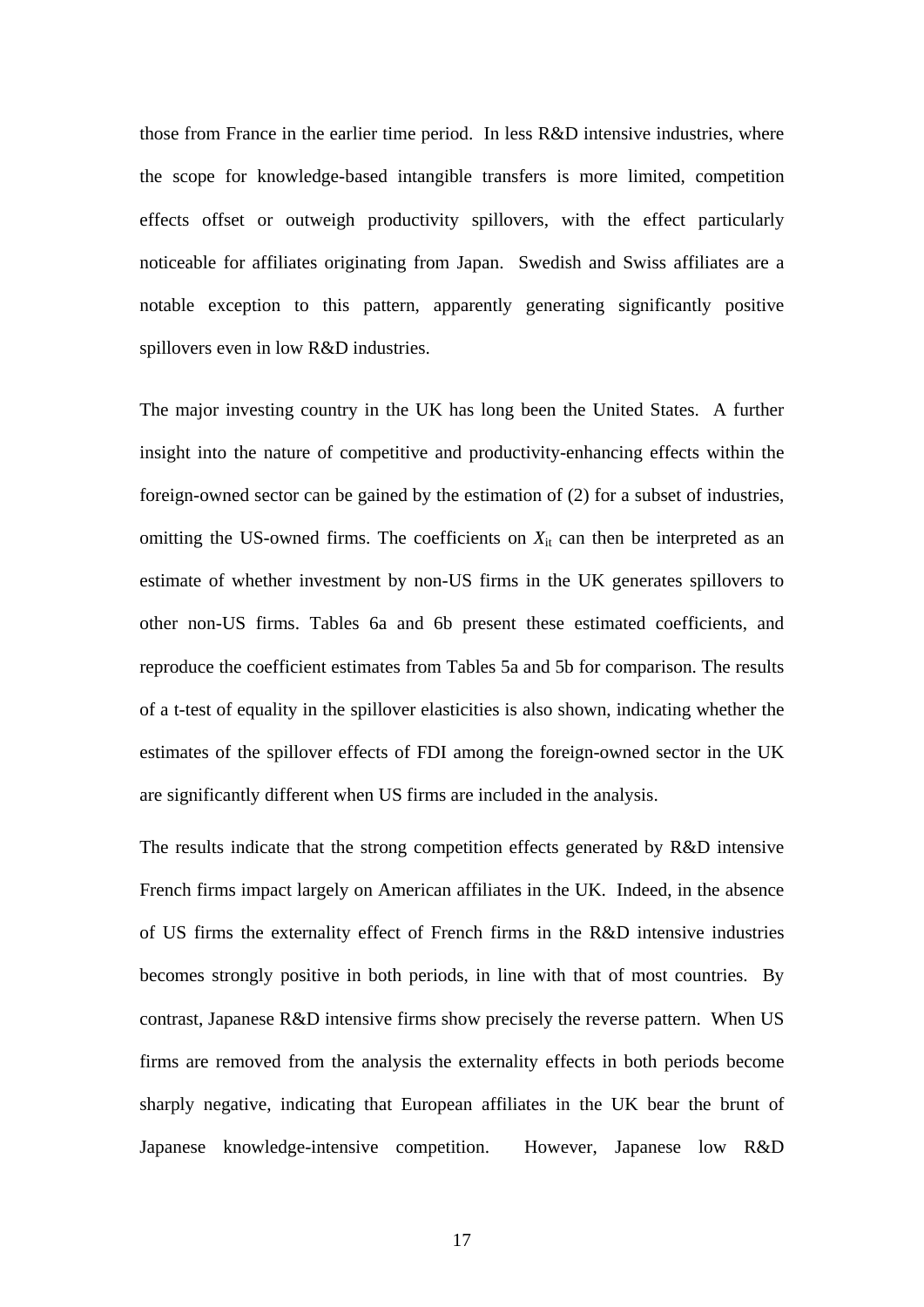competition is aimed at both American and European affiliates (the externality is consistently negative), with some suggestion of increased Japanese competition with European rivals during the latter period. This suggests that Japanese affiliates operating in industries which are not knowledge intensive have widened their ability to take market share from other (mainly European) MNE affiliates based in the UK.

The comparison of with-US and without-US externality effects also sheds some light on which countries' affiliates contribute most to the productivity of US firms operating in the UK. Everyone in the foreign sector appears to benefit from the presence of Swedish and Swiss affiliates in the knowledge-intensive industries, but when US affiliates are removed from the analysis much stronger competition effects are evident in the low R&D industries, implying that American affiliates are the ones which principally benefit from productivity spillovers arising from Swedish and Swiss firms operating in the less knowledge-intensive industries in the UK.

Our initial results suggested that foreign firms entering the UK generally gain from indigenous investment, but compete with other foreign firms. We can now refine the latter part of that conclusion, not only in terms of different industries and the importance of R&D intensity, but also in terms of the country specific effects. The dominance of the competition effect is restricted largely (but not exclusively) to low R&D industries, with 'new' foreign investment from Japan taking significant market share from European affiliates in the UK. This evidence of significant crowding out effects within the UK as a result of new FDI is consistent with results reported elsewhere (Buffie,1993; Driffield,1999). In the knowledge intensive industries,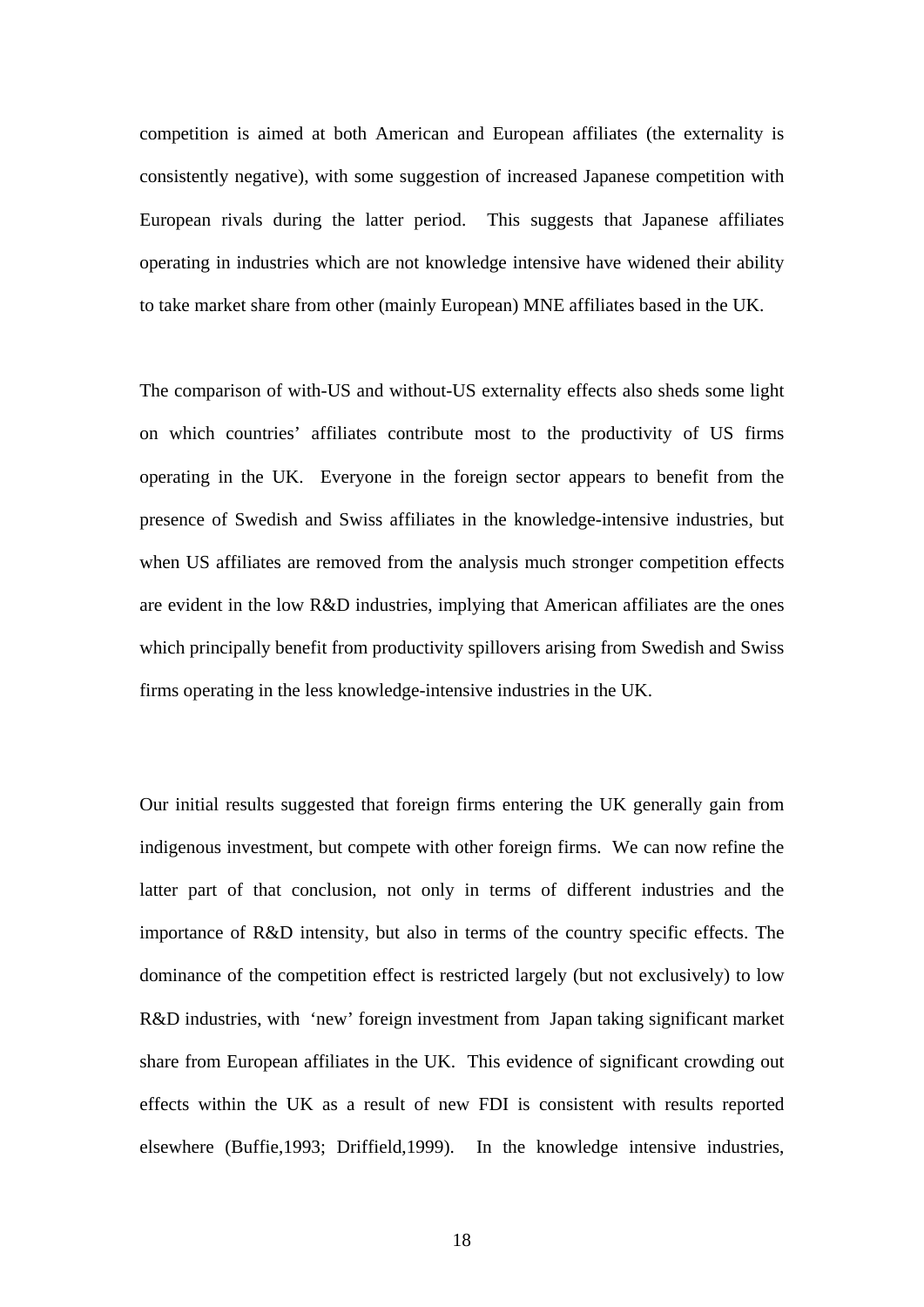foreign affiliates generally exhibit productivity-enhancing effects from the affiliates of other investing nations, especially in the chemicals, electrical engineering and instrument engineering industries which account for the majority of the high R&D investment in the sample. The results of Tables 6a and 6b suggest that the greatest positive spillover effects seem to involve European firms appropriating spillovers from each other in industries where their productivity is very similar, or where US firms source technology from a very select group of (mainly Swedish and Swiss) firms in particular industries. Perhaps the most interesting result concerns the spillover effects generated by Canadian FDI. Canadian firms in R&D intensive sectors generate spillovers, but these effects are greater when the impact on US firms is included. It seems unlikely that US firms would source technology from Canadian firms by entering the UK, so the result is more suggestive of general agglomeration economies, with firms from North America and the more technology intensive countries of Europe locating in certain countries to access a general stock of knowledge, rather than targeting certain countries per se.

#### **6. Conclusions**

This paper has concentrated on the search for productivity and competition effects within the foreign-owned sector in UK manufacturing, and between the foreign and domestic sectors. Our results indicate that the foreign sector in UK manufacturing derives substantial productivity spillovers from UK-owned firms, but that this effect is restricted to relatively knowledge intensive industries. Productivity spillovers within the foreign-owned sector are also largely restricted to knowledge-intensive industries, but in aggregate are more than offset by market stealing effects. However, the nature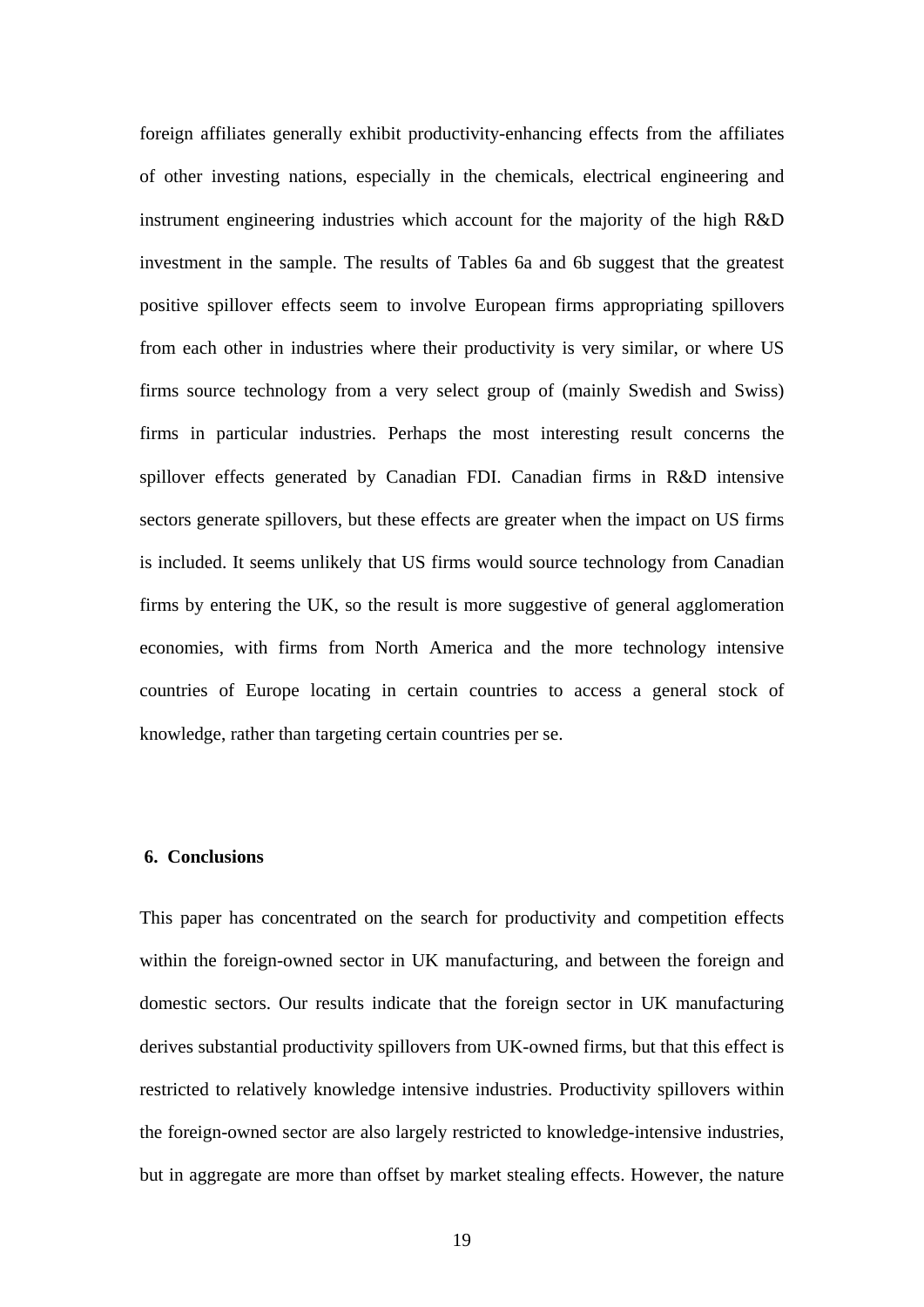of the interaction between productivity and competition effects is complex, and there appears to be significant variation across countries of ownership, and across industries. The scope for technology sourcing between MNE affiliates in the UK is clearly significant, as is the scope for competition. Overall, the results suggest that the firms experiencing the competition effects most strongly are other European firms, largely at the hands of Japanese firms. This offers an interesting perspective on the tariff-jumping rationale for FDI, to the extent that Japanese and US firms entered the UK over this period in order to access the European single market. Those most likely to lose out as a result of this are the European (including the UK) firms. This result is illustrated by not only the individual country effects, but also the overall effects reported in Tables 2 and 3, given that the majority of FDI is from the US.

One obvious interpretation of this research overall is that technology sourcing by foreign affiliates in the UK is not restricted to UK establishments, but also occurs within the foreign-owned sector. While this is doubtless true, our results are also consistent with a broader scenario, outlined earlier with respect to Canadian affiliates. This is an agglomeration effect, where a given (knowledge intensive) sector has a high degree of foreign ownership and large quantities of inward FDI. Under such conditions, the opportunity for both rent and pure knowledge spillovers to develop might be very great, and regardless of whether inward FDI was consciously motivated by technology sourcing considerations, positive productivity externalities are likely to develop among foreign affiliates. It is not difficult to imagine this being the case in the pharmaceuticals, chemicals and electronic industries in the UK, all of which have a major foreign presence. Although these foreign affiliates may well compete with each other, the UK provides such a small part of their total market that any competition effect within Britain is more than swamped by the efficiency-enhancing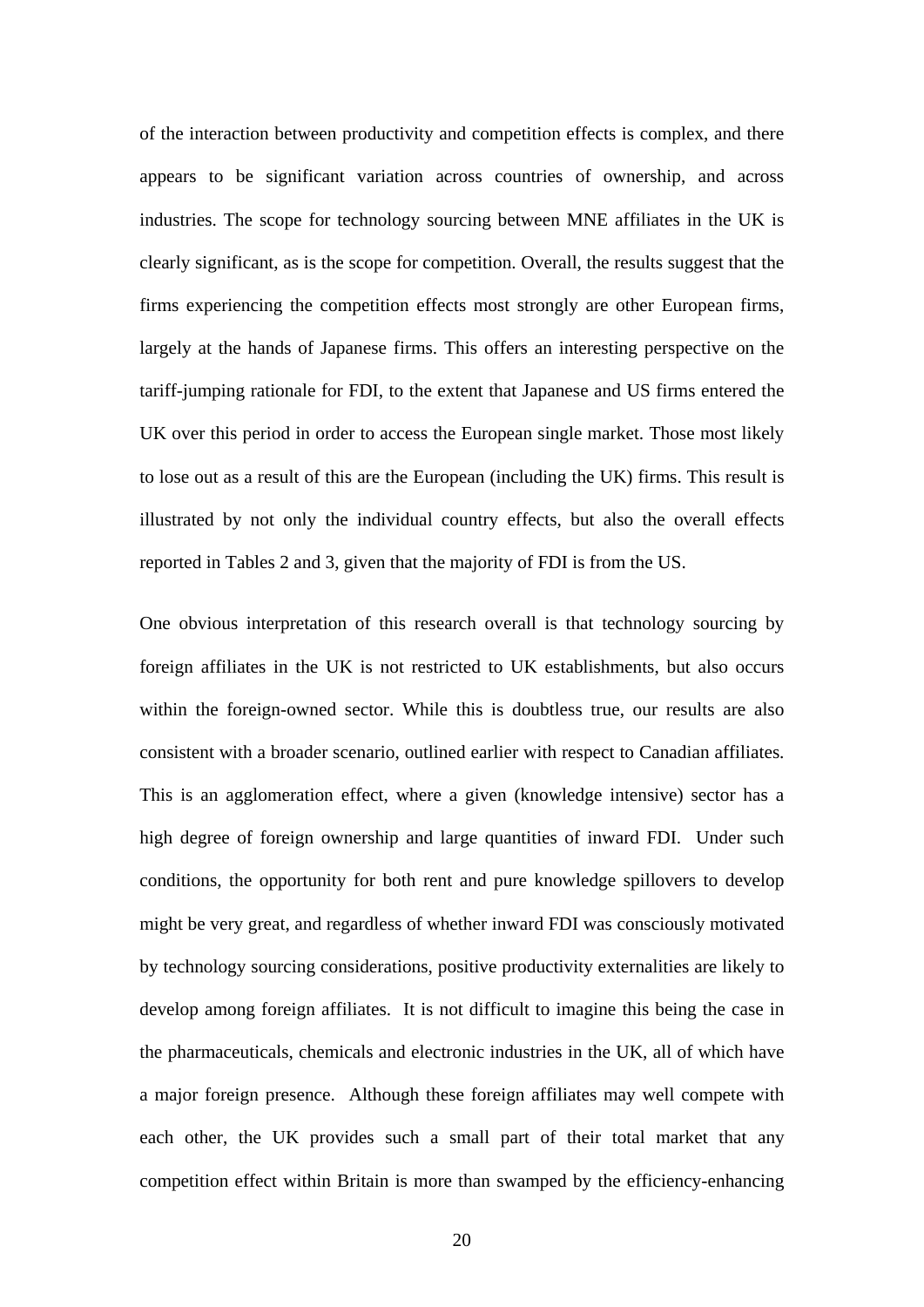effects of being in relatively close proximity to other highly research-active enterprises. By contrast, the strong market-stealing effect exhibited by Japanese producers mainly in less knowledge-intensive industries is a feature of production plants producing mainly for the domestic market, which is the case for many of the Japanese white goods producers located in Wales, and to some extent also true of Japanese-owned car plants in the UK.

Our results may also have policy implications. National and regional governments have a long history of offering financial and other inducements to multinational enterprises in order to encourage the establishment of local production facilities. While this is done partly in order to benefit from expected direct and indirect employment increases, there is a recognition among many agencies that the benefits of FDI may go far beyond those of employment. From a welfare perspective, encouraging inward investment may be justified if the social returns to FDI exceed the private returns. In practice, such an effect is usually regarded as being most likely in terms of local firms deriving some productivity spillovers from gaining access to the firm-specific knowledge that accompanies inward FDI. While such spillover effects may arise, our results indicate that this is not a one-way process: foreign affiliates clearly benefit from the technology of indigenous UK firms, as well as that of other foreign affiliates. This suggests that, in order to see the full costs and benefits of inward FDI, policy-makers might benefit from research which further explores the links between the motivation for FDI and its productivity and competition effects, not just between the domestic and foreign sectors, but also within the foreign-owned sector.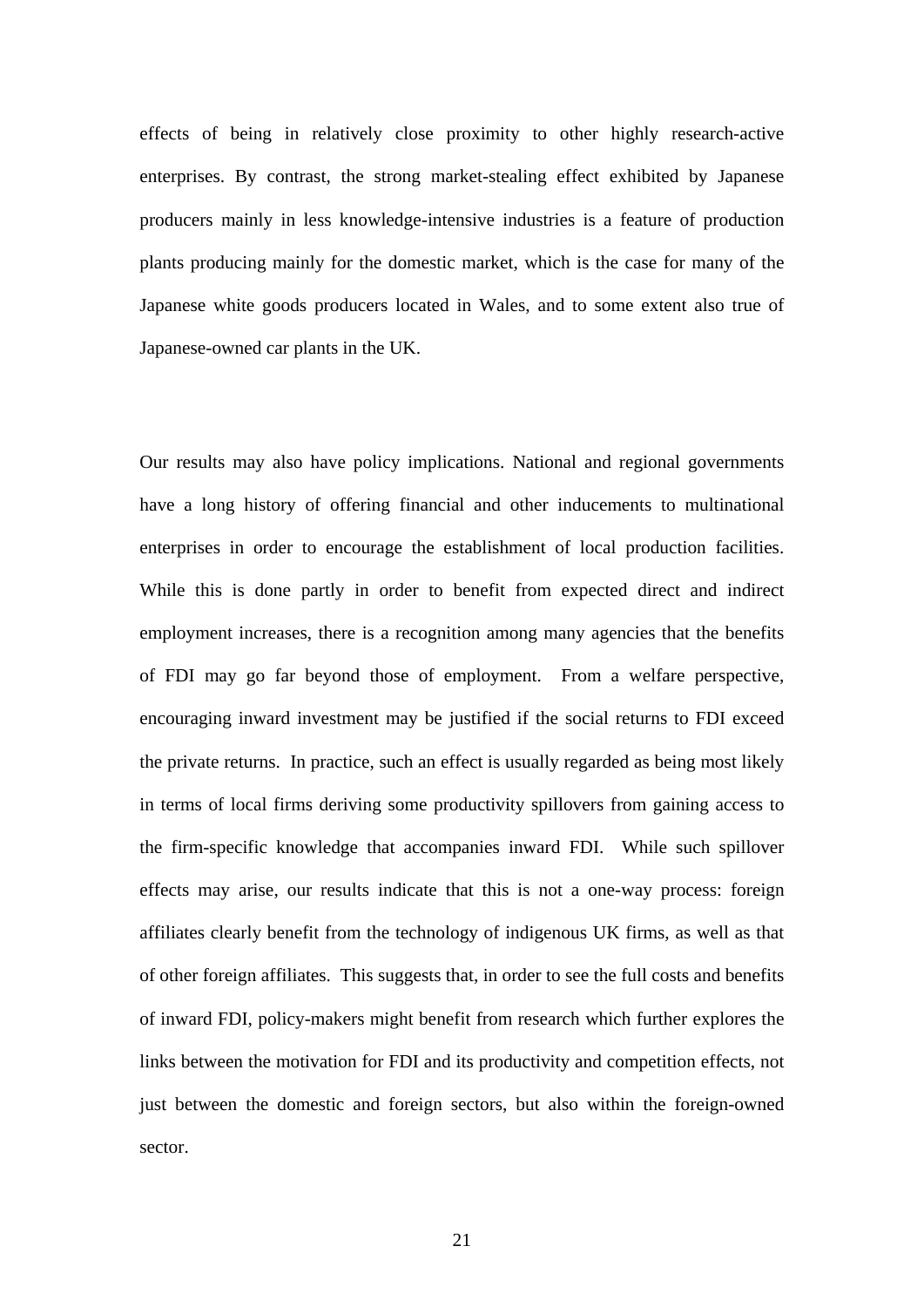| <b>Country</b>       | <b>Number of</b><br><b>industries</b><br>$(max=31)$ | <b>Total investment</b><br>1984-1997<br>£ million |
|----------------------|-----------------------------------------------------|---------------------------------------------------|
| Australia            | 4                                                   | 626794.35                                         |
| <b>Belgium</b>       | 1                                                   | 24212.31                                          |
| Canada               | 10                                                  | 1667601.67                                        |
| Denmark              | 3                                                   | 236713.81                                         |
| Finland              | $\overline{2}$                                      | 545932.07                                         |
| France               | 14                                                  | 2472018.66                                        |
| Germany              | 15                                                  | 3934459.92                                        |
| Hong Kong            | 1                                                   | 0.00                                              |
| Israel               | 1                                                   | 8604.24                                           |
| <b>Italy</b>         | 1                                                   | 96974.52                                          |
| Japan                | 8                                                   | 3990882.50                                        |
| Liechtenstein*       | 12                                                  | 142942.28                                         |
| Luxembourg           | 1                                                   | 43413.26                                          |
| Malaysia             | 1                                                   | 1688.94                                           |
| Netherlands          | 11                                                  | 1289473.39                                        |
| Norway               | 2                                                   | 266918.05                                         |
| Republic of Ireland  | 10                                                  | 438327.67                                         |
| South Africa         | 1                                                   | 12014.06                                          |
| Sweden               | 8                                                   | 847707.35                                         |
| Switzerland          | 12                                                  | 2401912.45                                        |
| Taiwan               | 1                                                   | 10183.00                                          |
| United Kingdom       | 29                                                  | 167569474.74                                      |
| <b>United States</b> | 26                                                  | 28755106.52                                       |

# **Table 1: Foreign investment by country of ownership over the period.**

\* Investment from Liechtenstein was excluded from the empirical analysis on the grounds that MNEs of many nationalities use Liechstenstein registration as a flag of convenience.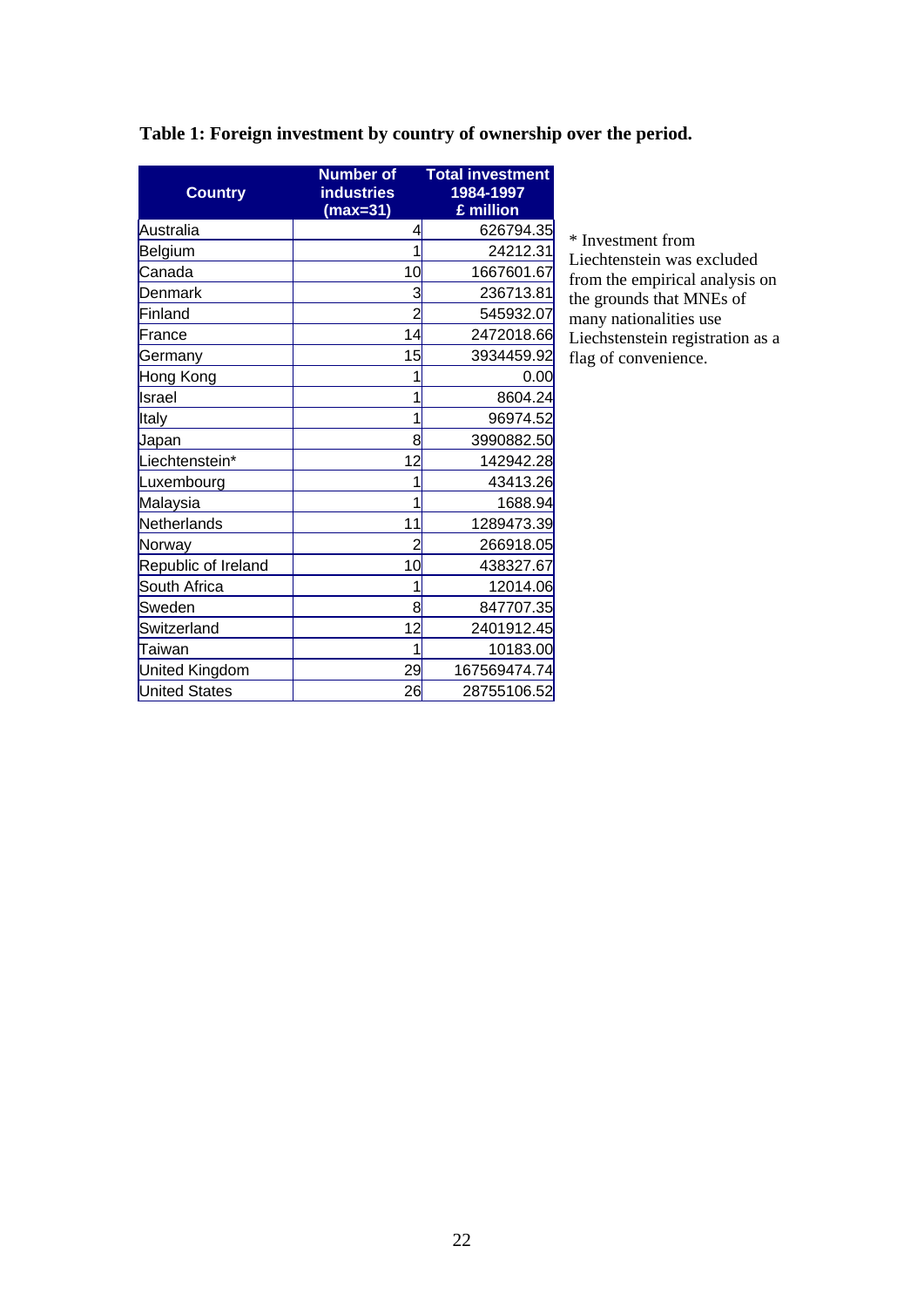| 1984-1992                 |          |          |         | 1993-1997                 |          |           |          |
|---------------------------|----------|----------|---------|---------------------------|----------|-----------|----------|
| Parameter                 | Estimate | t-stat   | P-value | Parameter                 | Estimate | t-stat    | P-value  |
| $Q_{it-1}$                | 0.003    | 0.24     | [.810]  | $Q_{it-1}$                | 0.477    | $3.43**$  | $[.001]$ |
| $ML_{it}$                 | 0.411    | $3.70**$ | [.000]  | $L_{it}$                  | 0.652    | $4.76***$ | [.000]   |
| $NL_{it}$                 | 0.408    | $3.24**$ | [.000]  |                           |          |           |          |
| $K_{it}$                  | 0.079    | $3.78*$  | [.000]  | $K_{it}$                  | 0.154    | $2.40**$  | [.017]   |
| $X_{it-1}$                | 0.104    | $3.38**$ | [.000]  | $X_{it-1}$                | 0.116    | $3.60**$  | [.000]   |
| time                      | 0.067    | $3.23**$ | [.000]  | time                      | 0.131    | $1.76*$   | [.079]   |
| Specification $\chi^2(5)$ |          |          |         | Specification $\chi^2(4)$ |          |           |          |
| Sargan - p value          |          |          |         | Sargan - p value          |          |           |          |
| serial correlation        |          |          |         | serial correlation        |          |           |          |
| $AR(2) \sim \chi^2(1)$    |          |          |         | $AR(2) \sim \chi^2(1)$    |          |           |          |
| $N(9 \text{ years})$      |          | 1538     |         | $N(5 \text{ years})$      |          | 835       |          |

# **Table 2. Estimation of equation 2: all nationalities**

| Table 3. Estimation of equation 2: Foreign sector only |  |  |  |
|--------------------------------------------------------|--|--|--|
|                                                        |  |  |  |

|                           | 1984-1992 |           |          | 1993-1997                 |          |           |         |
|---------------------------|-----------|-----------|----------|---------------------------|----------|-----------|---------|
| Parameter                 | Estimate  | t-stat    | P-value  | Parameter                 | Estimate | t-stat    | P-value |
| $Q_{it-1}$                | 0.032     | 1.06      | [.290]   | $Q_{it-1}$                | 0.060    | 1.44      | [.152]  |
| $ML_{it}$                 | 0.407     | $3.67**$  | [.000]   | $L_{it}$                  | 0.684    | $8.14**$  | [.000]  |
| $NL_{it}$                 | 0.527     | $3.13**$  | [.000]   |                           |          |           |         |
| $K_{it}$                  | 0.111     | $3.60**$  | [.029]   | $K_{it}$                  | 0.276    | $6.69**$  | [.000]  |
| $UKIit-1$                 | 0.069     | $2.33**$  | [.001]   | $UKIit-1$                 | 0.031    | $3.68**$  | [.000]  |
| $FDI_{it-1}$              | $-0.132$  | $-4.94**$ | [.000]   | $FDI_{it-1}$              | $-0.068$ | $-6.69**$ | [.000]  |
| time                      | 0.061     | $3.12**$  | $[.002]$ | time                      | 0.074    | $2.00**$  | [.046]  |
| Specification $\chi^2(3)$ |           |           |          | Specification $\chi^2(3)$ |          |           |         |
| Sargan - p value          |           |           |          | Sargan - p value          |          |           |         |
| serial correlation        |           |           |          | serial correlation        |          |           |         |
| $AR(2) \sim \chi^2(1)$    |           |           |          | $AR(2) \sim \chi^2(1)$    |          |           |         |
| $N(9 \text{ years})$      |           | 1415      |          | $N(5 \text{ years})$      |          | 798       |         |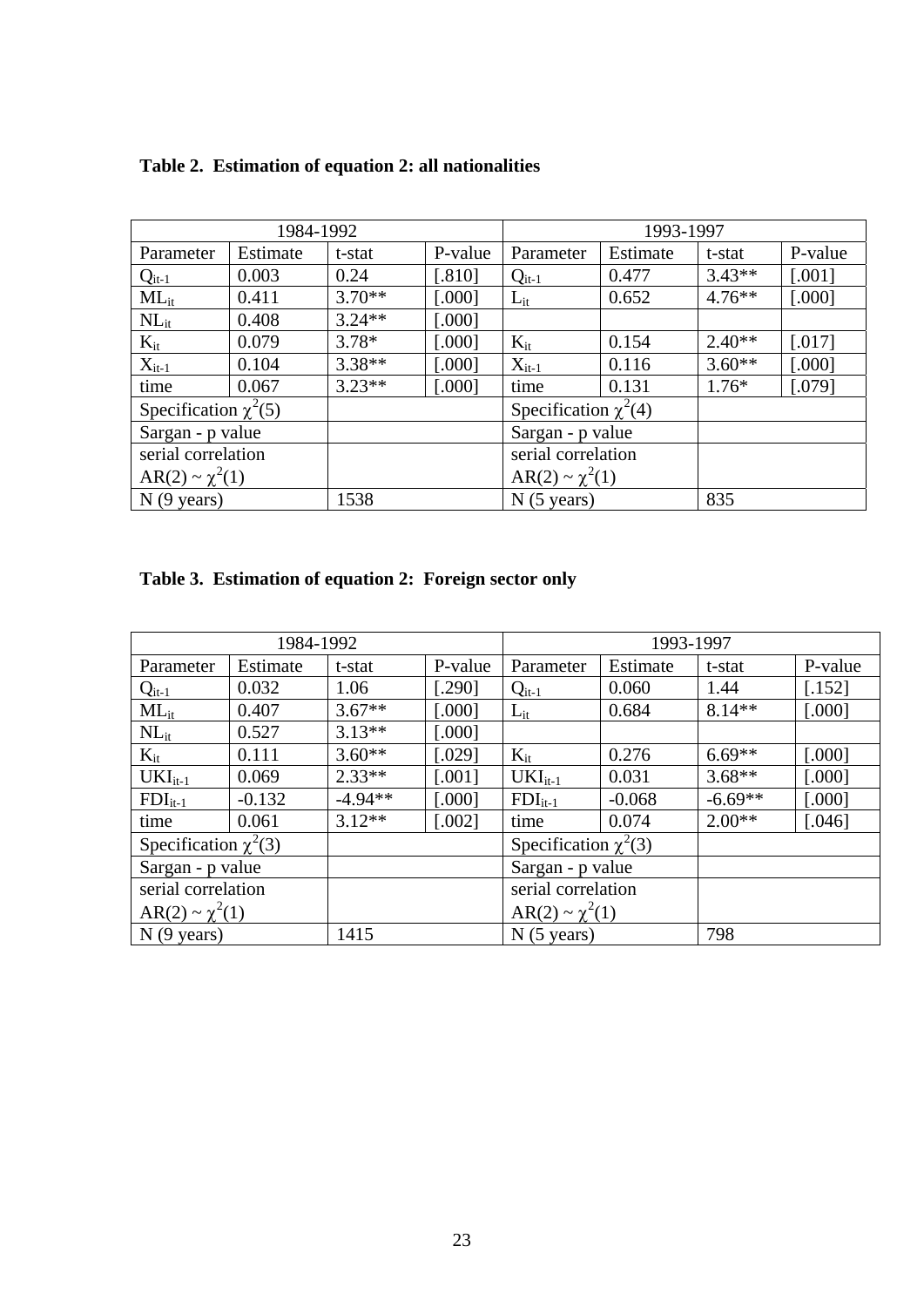**Table 4. Estimation of equation 2: Foreign sector only (low and high R&D intensity)**

| Low R&D industries |  |  |  |
|--------------------|--|--|--|
|--------------------|--|--|--|

|                           | 1984-1992 |            |          | 1993-1997                 |          |          |         |
|---------------------------|-----------|------------|----------|---------------------------|----------|----------|---------|
| Parameter                 | Estimate  | t-stat     | P-value  | Parameter                 | Estimate | t-stat   | P-value |
| $Q_{it-1}$                | 0.005     | 2.52       | $[.012]$ | $Q_{it-1}$                | 0.005    | $2.89**$ | [.004]  |
| $ML_{it}$                 | 0.516     | $7.42**$   | [.000]   | $L_{it}$                  | 0.585    | $6.59**$ | [.000]  |
| $NL_{it}$                 | 0.721     | $9.77**$   | [.000]   |                           |          |          |         |
| $K_{it}$                  | 0.131     | $7.48**$   | [.009]   | $K_{it}$                  | 0.133    | $3.87**$ | [.000]  |
| $UKI_{it-1}$              | 0.060     | 1.10       | [.272]   | $UKI_{it-1}$              | 0.033    | 1.65     | [.100]  |
| $FDI_{it-1}$              | $-0.063$  | $-11.00**$ | [.000]   | $FDI_{it-1}$              | $-0.035$ | $-1.59$  | [.113]  |
| time                      | 0.029     | $3.31**$   | [.001]   | Time                      | 0.025    | $3.09**$ | [.002]  |
| Specification $\chi^2(5)$ |           |            |          | Specification $\chi^2(4)$ |          |          |         |
| $Sargan - p$ value        |           |            |          | Sargan - p value          |          |          |         |
| serial correlation        |           |            |          | serial correlation        |          |          |         |
| $AR(2) \sim \chi^2(1)$    |           |            |          | $AR(2) \sim \chi^2(1)$    |          |          |         |
| $N(9 \text{ years})$      |           | 952        |          | $N(5 \text{ years})$      |          | 391      |         |

# **High R&D industries**:

| 1984-1992                 |          |           | 1993-1997          |                           |          |           |         |
|---------------------------|----------|-----------|--------------------|---------------------------|----------|-----------|---------|
| Parameter                 | Estimate | t-stat    | P-value            | Parameter                 | Estimate | t-stat    | P-value |
| $Q_{it-1}$                | 0.011    | $5.62*$   | [.000]             | $Q_{it-1}$                | 0.014    | 1.48      | [.142]  |
| $ML_{it}$                 | 0.334    | $3.14**$  | [.000]             | $L_{it}$                  | 0.811    | $15.90**$ | [.000]  |
| $NL_{it}$                 | 0.499    | $7.56**$  | [.000]             |                           |          |           |         |
| $K_{it}$                  | 0.339    | $9.35**$  | [.000]             | $K_{it}$                  | 0.244    | $6.27**$  | [.000]  |
| $UKI_{it-1}$              | 0.045    | $7.56**$  | [.000]             | $UKI_{it-1}$              | 0.100    | $5.05**$  | [.000]  |
| $FDI_{it-1}$              | $-0.045$ | $-6.68**$ | [.000]             | $FDI_{it-1}$              | $-0.117$ | $-3.18**$ | [.002]  |
| Time                      | 0.020    | 0.28      | [.773]             | Time                      | 0.080    | 0.38      | [.709]  |
| Specification $\chi^2(5)$ |          |           |                    | Specification $\chi^2(4)$ |          |           |         |
| Sargan - p value          |          |           |                    | Sargan - p value          |          |           |         |
| serial correlation        |          |           | serial correlation |                           |          |           |         |
| $AR(2) \sim \chi^2(1)$    |          |           |                    | $AR(2) \sim \chi^2(1)$    |          |           |         |
| $N(9 \text{ years})$      |          | 463       |                    | $N(5 \text{ years})$      |          | 407       |         |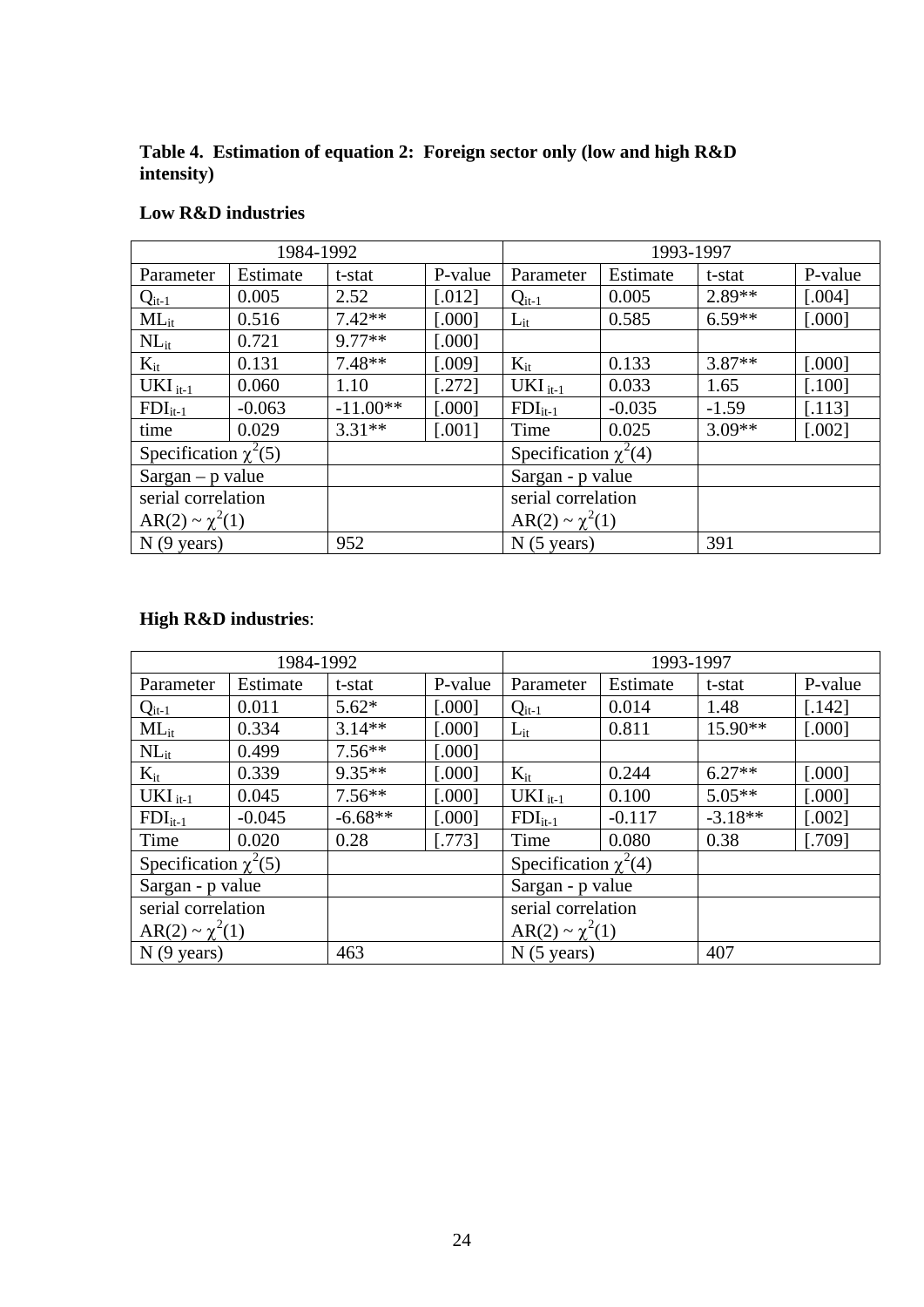| Country             | <b>Full sample</b> | <b>High R&amp;D Industries</b> | <b>Low R&amp;D Industries</b> |
|---------------------|--------------------|--------------------------------|-------------------------------|
| <b>USA</b>          | 0.011(1.89)        | 0.0014(3.82)                   | $-0.0013(-1.20)$              |
|                     | $i=16$             | $i=9$                          | $i=7$                         |
| France              | 0.0016(0.63)       | $-0.0096(-3.85)$               | 0.0018(1.33)                  |
|                     | $i=13$             | $i=6$                          | $i=7$                         |
| Germany             | 0.002(1.18)        | 0.0089(6.75)                   | 0.001(0.57)                   |
|                     | $i=13$             | $i=6$                          | $i=7$                         |
| Japan               | $-0.002(-2.31)$    | 0.002(1.54)                    | $-0.004(-2.02)$               |
|                     | $i=8$              | $i=6$                          | $i=2$                         |
| Netherlands         | 0.130(3.04)        | 0.142(2.56)                    | 0.025(1.33)                   |
|                     | $i=11$             | $i=6$                          | $i=5$                         |
| Sweden              | 0.027(2.80)        | 0.024(2.62)                    | 0.0038(2.90)                  |
|                     | $i=7$              | $i=2$                          | $i=5$                         |
| Switzerland         | 0.0018(3.76)       | 0.002(2.04)                    | 0.029(2.21)                   |
|                     | $i=10$             | $i=4$                          | $i=6$                         |
| Republic of Ireland | 0.0006(0.67)       | 0.0065(1.07)                   | $-0.00072(-1.13)$             |
|                     | $i=10$             | $(i=4)$                        | $i=6$                         |
| Canada              | 0.013(1.22)        | 0.007(2.98)                    | $-0.001(-1.12)$               |
|                     | $i=8$              | $i=5$                          | $i=3$                         |

Table 5a. Estimates of FDI<sub>it-1</sub>: Country-specific effects 1984-92

t- statistics in brackets.

i refers to the number of industries with an ownership presence from that country for at least 4 consecutive years.

| Country             | <b>Full sample</b> | <b>High R&amp;D Industries</b> | <b>Low R&amp;D Industries</b> |
|---------------------|--------------------|--------------------------------|-------------------------------|
| <b>USA</b>          | 0.029(1.22)        | 0.057(2.73)                    | 0.058(1.38)                   |
|                     | $i=20$             | $i=9$                          | $i=11$                        |
| France              | 0.094(1.71)        | 0.039(1.86)                    | 0.035(1.23)                   |
|                     | $i=8$              | $i=5$                          | $i=3$                         |
| Germany             | 0.062(1.90)        | 0.060(2.30)                    | 0.020(0.72)                   |
|                     | $i=8$              | $i=5$                          | $i=3$                         |
| Japan               | 0.006(0.34)        | 0.084(1.88)                    | $-0.060(-3.15)$               |
|                     | $i=3$              | $i=2$                          | $i=1$                         |
| Netherlands         | 0.026(0.784)       | 0.060(2.15)                    | 0.002(0.23)                   |
|                     | $i=8$              | $i=3$                          | $i=5$                         |
| Sweden              | 0.136(6.29)        | 0.109(3.73)                    | 0.030(1.77)                   |
|                     | $i=3$              | $i=2$                          | $i=1$                         |
| Switzerland         | 0.059(2.43)        | 0.093(4.12)                    | 0.060(1.90)                   |
|                     | $i=7$              | $i=4$                          | $i=3$                         |
| Republic of Ireland | 0.0086(1.18)       | 0.015(1.22)                    | $-0.017(-0.81)$               |
|                     | $i=7$              | $i=2$                          | $i=5$                         |
| Canada              | 0.040(1.35)        | 0.087(2.05)                    | $-0.032(1.05)$                |
|                     | $i=8$              | $i=5$                          | $i=3$                         |

Table 5b. Estimates of FDI<sub>it-1</sub>: Country-specific effects 1993-1997.

t-statistics in brackets.

i refers to the number of industries with an ownership presence from that country for at least 4 consecutive years.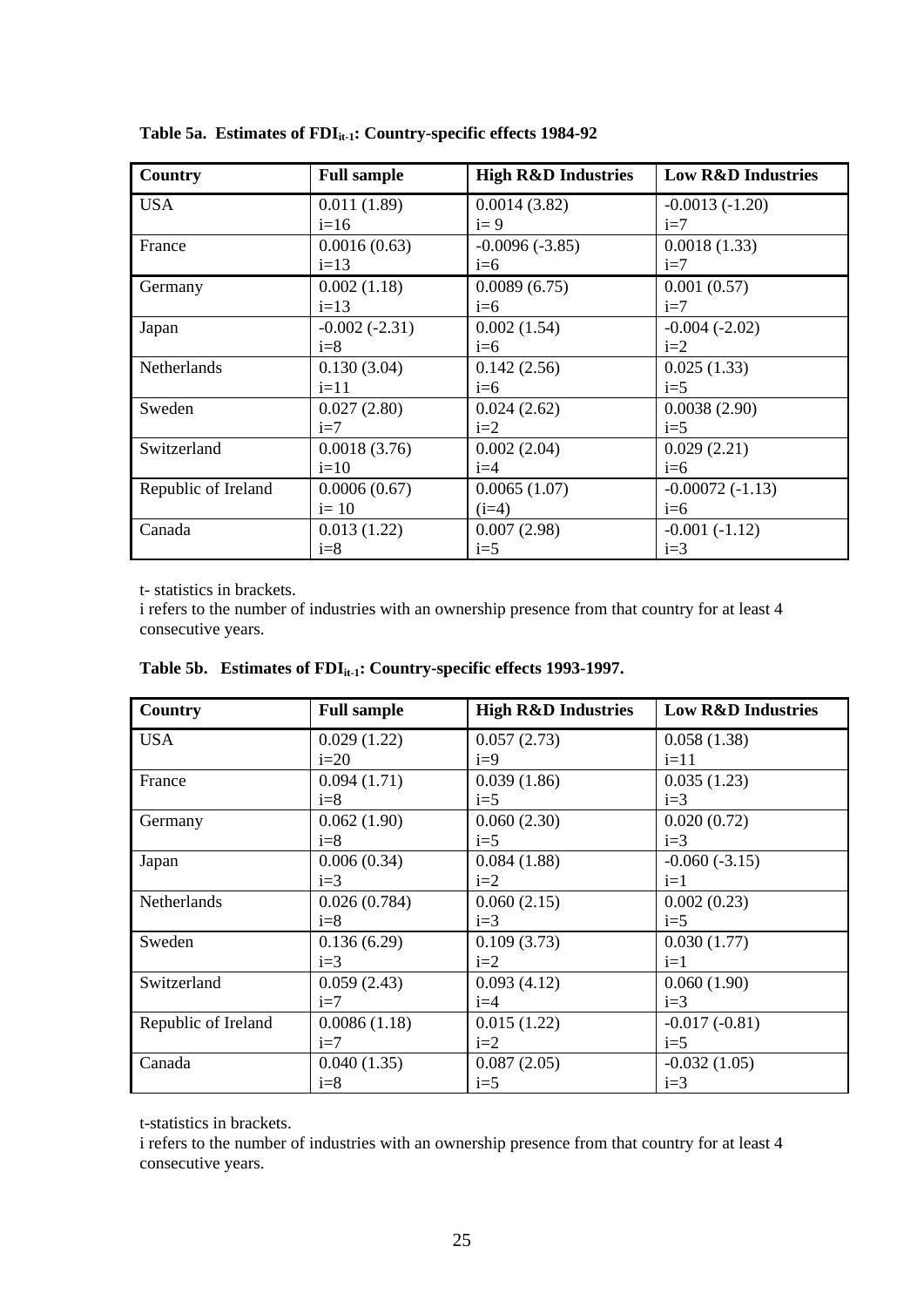| Country             | <b>Full sample</b>    | <b>High R&amp;D Industries</b> | Low R&D              |
|---------------------|-----------------------|--------------------------------|----------------------|
|                     |                       |                                | <b>Industries</b>    |
| France              | 0.0016(0.63)          | $-0.0096(-3.85)$               | 0.0018(1.33)         |
|                     | $-0.0003$ $(-0.42)$   | $0.0077$ $(3.99)$ ***          | $-0.0007$ $(-1.60)*$ |
| Germany             | 0.002(1.18)           | 0.0089(6.75)                   | 0.001(0.57)          |
|                     | 0.0017(1.69)          | 0.0076(2.26)                   | 0.001(2.04)          |
| Japan               | $-0.002(-2.31)$       | 0.002(1.54)                    | $-0.004(-2.02)$      |
|                     | $-0.0171$ $(-1.91)$ * | $-0.0027$ $(-2.73)$ ***        | $-0.0011$ $(-0.72)$  |
| <b>Netherlands</b>  | 0.130(3.04)           | 0.142(2.56)                    | 0.025(1.33)          |
|                     | 0.0602(4.03)          | 0.0813(4.25)                   | 0.0028(2.39)         |
| Sweden              | 0.027(2.80)           | 0.024(2.62)                    | 0.0038(2.90)         |
|                     | $0.0043$ $(4.09)**$   | $0.0020(2.28)$ **              | $0.0012$ $(1.56)$    |
| Switzerland         | 0.0018(3.76)          | 0.002(2.04)                    | 0.029(2.21)          |
|                     | $0.0015$ $(1.73)$     | $0.0072$ $(2.53)*$             | $0.0068$ $(1.17)$    |
| Republic of Ireland | 0.0006(0.67)          | 0.0065(1.07)                   | $-0.00072(-1.13)$    |
|                     | 0.00009(1.26)         | 0.0097(2.22)                   | $-0.0014$ $(-2.19)$  |
| Canada              | 0.013(1.22)           | 0.007(2.98)                    | $-0.001(-1.12)$      |
|                     | 0.0004(0.37)          | $0.0014(2.46)$ ***             | $-0.0012(-1.13)$     |

Table 6a: Estimates of FDI<sub>it-1</sub>: Country-specific effects 1984-92 *(excluding US)* 

t- statistics in brackets refer to the estimated coefficients.

Asterisks refer to a t-test of equality of mean estimated spillover elasticities (with and without US). Significant at \*10%, \*\*5%, \*\*\*1% on a two-tailed test.

| Country             | <b>Full sample</b>   | <b>High R&amp;D Industries</b> | Low R&D                |
|---------------------|----------------------|--------------------------------|------------------------|
|                     |                      |                                | <b>Industries</b>      |
| France              | 0.094(1.71)          | 0.039(1.86)                    | 0.035(1.23)            |
|                     | $0.035(2.14)^*$      | $0.052$ $(2.61)$               | 0.017(0.57)            |
| Germany             | 0.062(1.90)          | 0.060(2.30)                    | 0.020(0.72)            |
|                     | $0.045$ $(2.22)*$    | $0.075$ $(2.74)$ **            | 0.010(0.37)            |
| Japan               | 0.006(0.34)          | 0.084(1.88)                    | $-0.060(-3.15)$        |
|                     | $-0.009$ $(-0.58)$   | $-0.107$ $(-2.66)$ **          | $-0.021$ $(-3.11)$ *** |
| <b>Netherlands</b>  | 0.026(0.78)          | 0.060(2.15)                    | 0.002(0.23)            |
|                     | 0.017(3.60)          | $0.015$ $(1.33)$               | $0.045$ (1.53)         |
| Sweden              | 0.136(6.29)          | 0.109(3.73)                    | 0.030(1.77)            |
|                     | $0.014$ $(0.56)$ *** | $0.181 (3.31)$ ***             | $-0.055$ $(-2.86)$ *   |
| Switzerland         | 0.059(2.43)          | 0.093(4.12)                    | 0.060(1.90)            |
|                     | $0.095(4.93)$ **     | $0.016$ $(2.84)$ ***           | $-0.100$ $(-4.84)$     |
| Republic of Ireland | 0.0086(1.18)         | 0.015(1.12)                    | $-0.017(-0.81)$        |
|                     | 0.022(0.97)          | 0.047(1.37)                    | 0.027(1.47)            |
| Canada              | 0.040(1.35)          | 0.087(2.05)                    | $-0.032(-1.05)$        |
|                     | 0.021(1.27)          | 0.053(2.15)                    | $-0.034(-1.08)$        |

Table 6b. Estimates of FDI<sub>it-1</sub>: Country-specific effects 1993-1997 *(excluding US)* 

t- statistics in brackets refer to the estimated coefficients.

Asterisks refer to a t-test of equality of mean estimated spillover elasticities (with and without US). Significant at \*10%, \*\*5%, \*\*\*1% on a two-tailed test.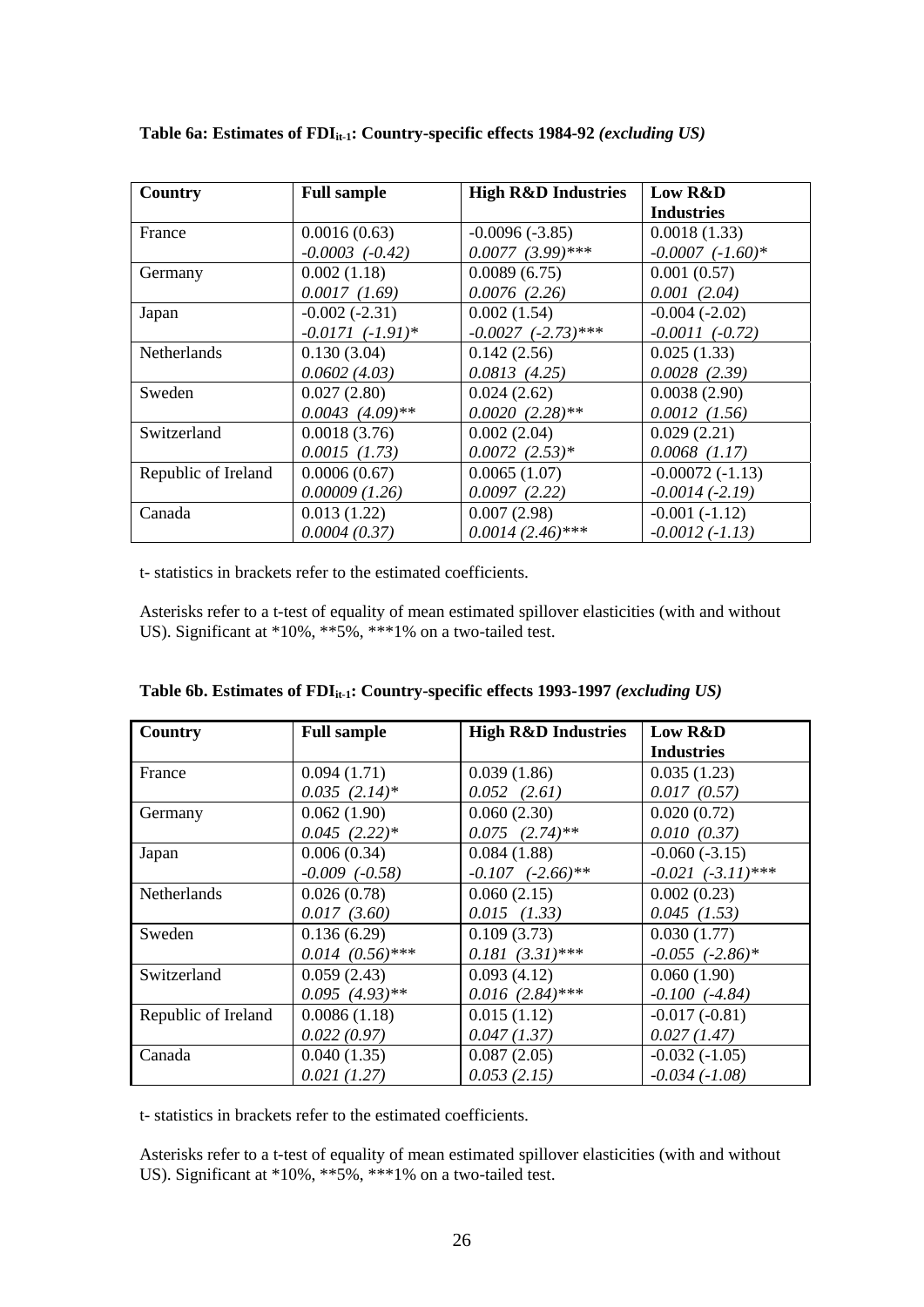### **References**

Aitken, B.J. and A.E. Harrison, (1999). 'Do domestic firms benefit from direct foreign investment? Evidence from Venezuela' *American Economic Review,* 89 (3): 605-618.

Arellano, M. and Bond, S. (1988) Dynamic panel data estimation using DPD, a guide for users. Institute for Fiscal Studies working paper.

Arellano, M. and Bond, S. (1991) 'Some tests of specification for panel data: Monte Carlo evidence and an application to employment equations', *Review of Economic Studies*, 58, 277-97.

Baltagi, B. H. (1995) *Econometric analysis of panel data,* Wiley.

Barrell, R. and Pain, N. (1997) "Foreign direct investment, technological change, and economic growth within Europe." *Economic Journal*, Vol. 107, No. 445, pp. 1770- 1786.

Basu, S. and Fernald, J.G. (1995) 'Are apparent productive spillover effects a figment of specification error ?' *Journal of Monetary Economics*, 36, 165-188.

Blomström M and Kokko A (1998) 'Multinational corporations and spillovers' *Journal of Economic Surveys*, 12, 247-77.

Blomström, M (1986). 'Foreign Investment and productive efficiency: the case of Mexico.' *Journal of Industrial Economics*, vol. 35, pp. 97-110

Blundell, R. and Bond, S. (1998) 'Initial conditions and Moment Conditions in Dynamic Panel Data Models', *Journal of Econometrics*, Vol. 87, No.1.pp. 115-143.

Buffie E. (1993), 'Direct Foreign Investment, Crowding Out, and Underemployment on the Dualistic Economy'., *Oxford Economic Papers,* 45, 639-67.

Cantwell J (1995) 'The globalization of technology: what remains of the product life cycle model?' *Cambridge Journal of Economics*, 19, 155-74.

Cantwell J (1999) 'From the early internationalisation of corporate technology to global technology sourcing', *Transnational Corporations*, 8(2), 71-92.

Driffield N.L. (1999), 'The Indirect Employment Effect of Foreign Direct Investment in the UK'. *Bulletin of Economic Research* 51, 207-221.

Driffield, N.L. (2001a) 'Inward investment, industry concentration and the speed of adjustment.' *Weltwirtschaftliches Archiv,* 137(2), 193-214.

Driffield, N.L. (2001b) 'The impact on domestic productivity of inward investment in the UK.' *The Manchester School,* 69(1), 103-119.

Driffield N and Love J H (2003), 'Foreign direct investment, technology sourcing and reverse spillovers', *The Manchester School*, 71, 659-672.

Dunning J H (1958) *American Investment in British Manufacturing Industry*, London: Allen & Unwin.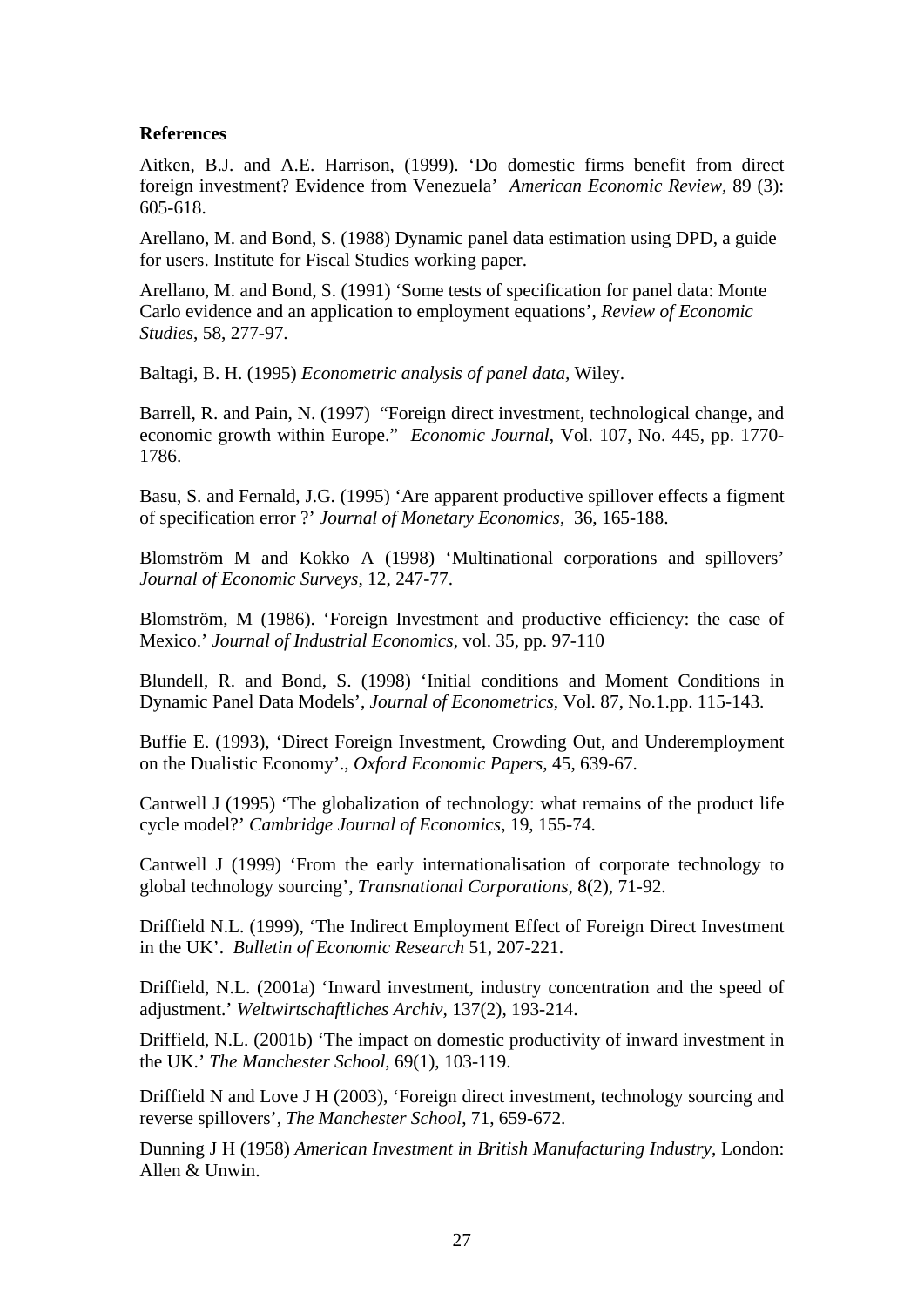Fosfuri, A. and Motta, M. (1999) 'Multinationals without advantages'. *Scandinavian Journal of Economics*, Vol. 101 (4) pp. 617-630.

Gassman O and Von Zedtwitz M (1999) 'New concepts and trends in international R&D organisation' *Research Policy*, 28, 231-250

Görg H. and Strobl E. (2001) 'Multinational Companies and Productivity Spillovers: A Meta-analysis', *Economic Journal* 111, F723-739.

Griliches, Z. (1992) 'The search for R&D spillovers'*. Scandinavian Journal of Economics*, Vol. 94, supplement, pp. 29-47.

Griliches, Z. and Mairesse, J (1995) 'Production functions: the search for identification'. NBER working paper 5067.

Harris, R. (2002), "Foreign ownership and productivity in the United Kingdom – some issues when using the ARD establishment level data", *Scottish Journal of Political Economy*, Vol. 49, pp. 318-335.

Harris, R. and Robinson C., (2002), "The impact of foreign acquisitions on total factor productivity: plant level evidence from UK manufacturing 1987-1992", *Review of Economics and Statistics,* Vol. 84, pp. 562-568.

Haskel, J., Pereira, S. and Slaughter, M. (2001) "Does inward FDI boost the productivity of domestic firms?" NBER Working Paper 8724.

Hejazi W and Safarian A E (1999) 'Trade, foreign direct investment, and R&D spillovers' *Journal of International Business Studies*, 30, 491-511.

Hood, N. and Young, S (1979) *The Economics of Multinational Enterprise*, Longman: Harlow.

Horstmann, I.J. and Markusen, J.R. (1996) "Exploring new markets: Direct investment, contractual relations and the multinational enterprise." *International Economic Review*, Vol. 37, No. 1, pp. 1-19.

Islam, N. (1995) 'Growth empirics, a panel data approach.' *Quarterly Journal of Economics*, 60, 1127-1170.

Lee, K., Pesaran, M.H., & Smith, R. (1998) 'Growth empirics, a panel data approach a comment.' *Quarterly Journal of Economics*, 63, 319-323.

Love J H (2003) 'Technology Sourcing versus Technology Exploitation: An Analysis of US Foreign Direct Investment Flows', *Applied Economics*, 35, 1667-78.

Niosi J (1999) 'The internationalization of industrial R&D: from technology transfer to the learning organization' *Research Policy*, 28, 107-17.

Oulton, N. (1996) 'Increasing returns and externalities in UK manufacturing : Myth or reality ?' *Journal of Industrial Economics*, 44. 99-113.

Pain, N.(ed) (2001) *Inward investment, technological change and growth*. Longman.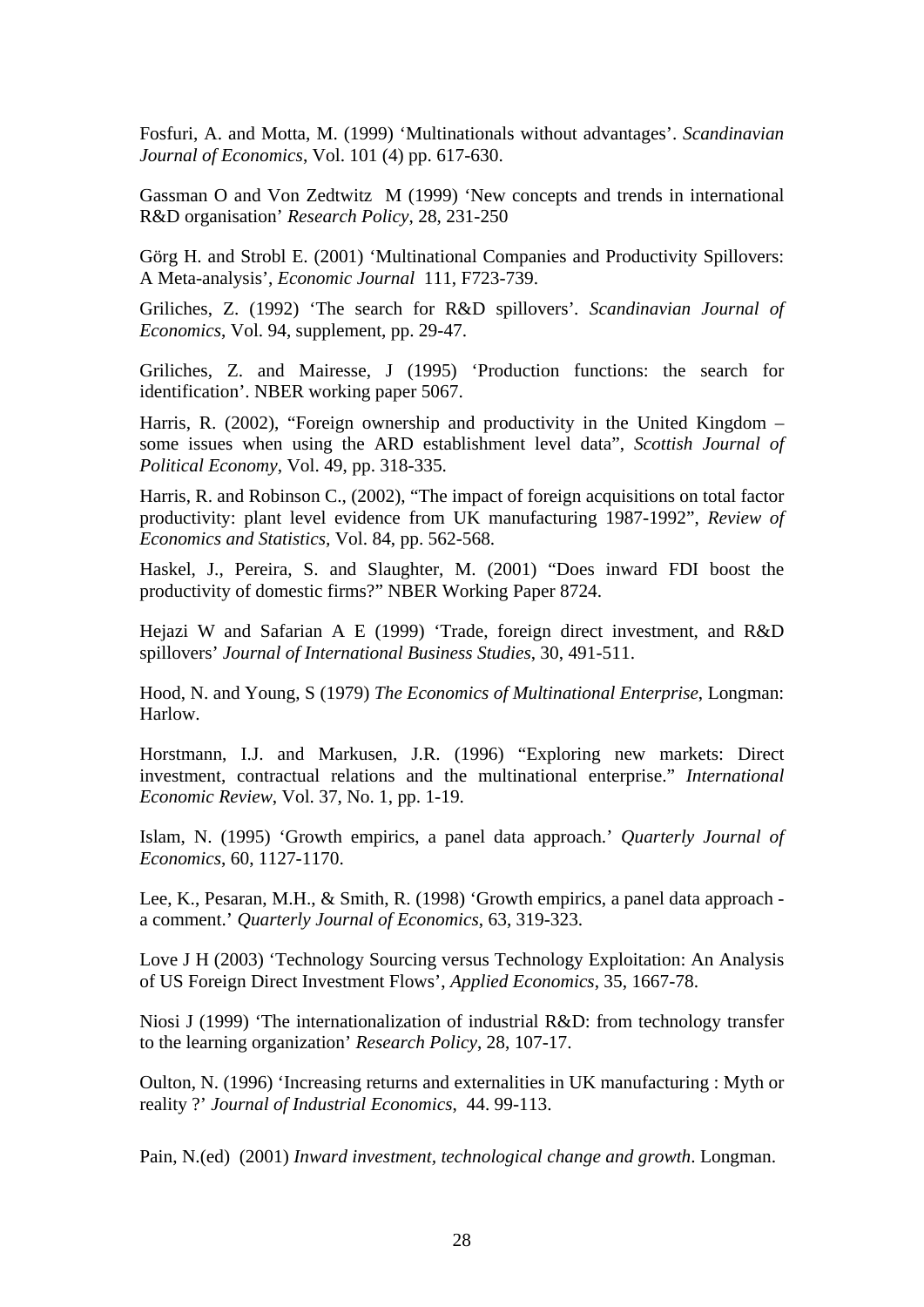Pearce R D (1999) 'Decentralised R&D and strategic competitiveness: globalised approaches to generation and use of technology in multinational enterprises (MNEs)' *Research Policy*, 28, 157-78.

Pesaran, M.H., & Smith, R. (1995) 'Estimating long run relationships from dynamic heterogeneous panels.' *Journal of Econometrics*, 68. 79-113.

Rodriguez-Clare A (1996) 'Multinationals, linkages and economic development', *American Economic Review*, 86(4), 852-873.

Sembenelli A and Siotis G (2002) 'Foreign direct investment, competitive pressure, and spillovers. An empirical analysis on Spanish firm level data', presented at the  $29<sup>th</sup>$ EARIE annual conference, Madrid.

Serapio M G and Dalton D H (1999) 'Globalization of industrial R&D: an examination of foreign direct investments in R&D in the United States' *Research Policy*, 28, 303-16.

Siotis G (1999) 'Foreign direct investment strategies and firms' capabilities', *Journal of Economics and Management Strategy*, 8, 251-70.

van Pottelsberghe de la Potterie, B. and Lichtenberg, F. (2001) 'Does foreign direct investment transfer technology across borders?' *Review of Economics and Statistics*, 83, 490-497.

1

<sup>&</sup>lt;sup>i</sup> See Blomström and Kokko (1998) for a review of the evidence. However, Görg and Strobl (2001) demonstrate that this may be sensitive to the measure of foreign involvement.

ii However, Love (2003) finds little evidence of technology sourcing among inward or outward US FDI over the period 1981-95.

iii Clearly competition may have a positive effect on domestic productivity in the long run, either by encouraging local firms to become more efficient or by forcing the least efficient out of business.

iv Technology sourcing with market stealing is an unlikely combination in reality, because the technological laggard is in a poor position to compete with local or other foreign firms. For this reason Sembenelli and Siotis (2002) conclude that technology sourcing is likely to leave competitive conditions unchanged. They also point out that competition and spillover effects might not only go in opposite directions but have different dynamics, the former rapid and short-run and the latter occurring more slowly and lasting longer.

v This is the standard 'fixed effects' model, which is well understood, and is explained for example in Baltagi (1995). This allows for an industry specific component, and a time specific component. The econometric treatment of this is discussed in the text.

<sup>&</sup>lt;sup>vi</sup> This argument is the basis for the importance of inward capital investment (rather than employment or output) on a host economy, see for example Dunning (1958), Hood and Young (1979). Blomström (1986) stresses that it is ownership of *assets* that counts in FDI, not employment, while Hejazi and Safarian (1999) point out that employment or output measures may understate the level of FDI, because of the greater capital intensity of MNEs compared to indigenous enterprises.

<sup>&</sup>lt;sup>vii</sup> See Oulton (1996) for a full discussion of this. Empirically this can be tested for using standard heteroskedasticity or specification tests.

<sup>&</sup>lt;sup>viii</sup> We formally test for this by substituting contemporaneous domestic output for lagged capital growth in estimating equation 2. This specification is rejected in all the results presented below, using standard specification tests.

 $\frac{1}{x}$ . These data are similar therefore to the type of information that is provided in the UK Annual Business Inquiry, formerly the Report on the Census Of Production, published annually by the UK Office for National Statistics.